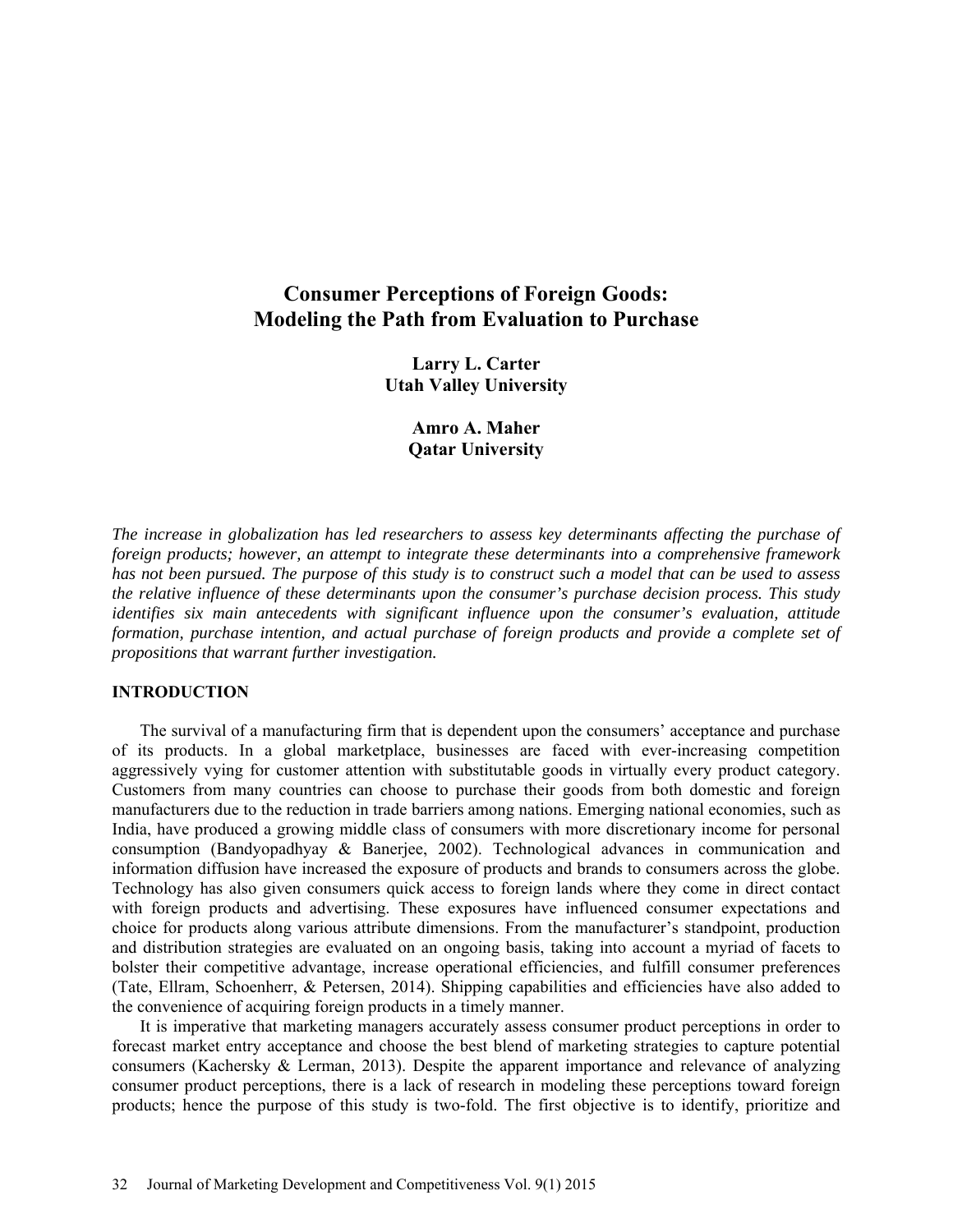categorize determinants of consumer perceptions of foreign products based on previous research. Secondly, an empirical framework is proposed to test the effects of these main determinants upon the consumer's evaluation of, attitude towards, intent to purchase, and actual purchase of foreign products.

#### **Theoretical Foundations**

Utilized as the foundation for building the proposed framework in this study, one of the most recognizable models within consumer behavior is the standard learning hierarchy of effects (Mowen, 1995). This model theorizes that beliefs influence affect, which subsequently leads to actual behavior. Beliefs are formed directly through consumer information processing and cognitive learning. For example, product evaluations are developed from the reception, encoding, and storage of product information within a consumer's memory. Affect refers to the amount of feeling for or against a stimulus and is commonly manifested in an individual's attitude towards the stimulus. Behavior is an action performed by the individual, such as product purchasing.

According to the Fishbein attitude model, an individual's overall attitude towards an object is determined by the number and strength of the beliefs associated with that object (Fishbein & Ajzen, 1975). Fishbein also indicated that behavioral intentions influence the actual behavior. From a consumer behavior perspective, intentions reflect the consumer's determination to engage in an action or behavior, such as purchasing a product. Ulgado and Lee (1996) measure purchase intention as one's willingness to purchase the product, while Hui and Zhou (2002) identify intention as a behavioral tendency. Nonetheless, both of these interpretations lead to the same outcome that the consumer will likely purchase the product in the future.

Based on the hierarchy of effects model and the relationship between behavioral intention and behavior, four distinct stages emerge to define the typical consumer purchasing behavior. The first stage, product evaluation, refers to the consumer's overall cognitive evaluation of the product. Attitude towards the product serves as the second stage and pertains to the consumer's overall affective evaluation or attitude towards the product. The third stage, purchase intention, is the consumer's subjective judgments about future purchases and the fourth stage, aptly named product purchase, refers to the actual purchase behavior of the consumer.

## **Literature Review Results**

In an effort to conduct a comprehensive literature review of the four stages of consumer perceptions and purchase of foreign products, searches of key terminology related to foreign product evaluation and purchase were initially conducted using the following databases: ABI INFORM, InfoTrac, PsycInfo, and ProQuest. After identifying relevant articles, additional articles were selected from their reference sections. Only articles addressing potential determinants that affect the four stages of consumer perception and purchase of foreign products were selected for further analysis. In total, 147 articles met this criterion and were included in the literature review. Table 1 provides a summary listing of the articles included within the literature review and categorized by the key relationships supported within their findings and is located in the appendix.

Of the articles relating to consumer perceptions and purchase of foreign goods, 144 were empirical studies and only three studies were conceptual in nature. While the earliest article was published in 1967, approximately 67 percent of the articles reviewed were published after 1999, indicating that the relevance of this research stream is viable and growing with the increase in business globalization. The overwhelming majority of the articles included were from marketing journals (e.g., *Journal of Marketing*, *Journal of Consumer Behavior*, *International Marketing Review*, *Journal of the Academy of Marketing Science*, *Journal of Advertising*, and *Journal of International Consumer Marketing*). General business journals were also evaluated as potential sources, including the *Journal of Business Research*, *Journal of International Business Studies*, and *Multinational Business Review*. Finally, a few journals from crossdisciplinary fields (e.g., *Agribusiness* and *Psychology & Marketing*) also contributed to this research topic.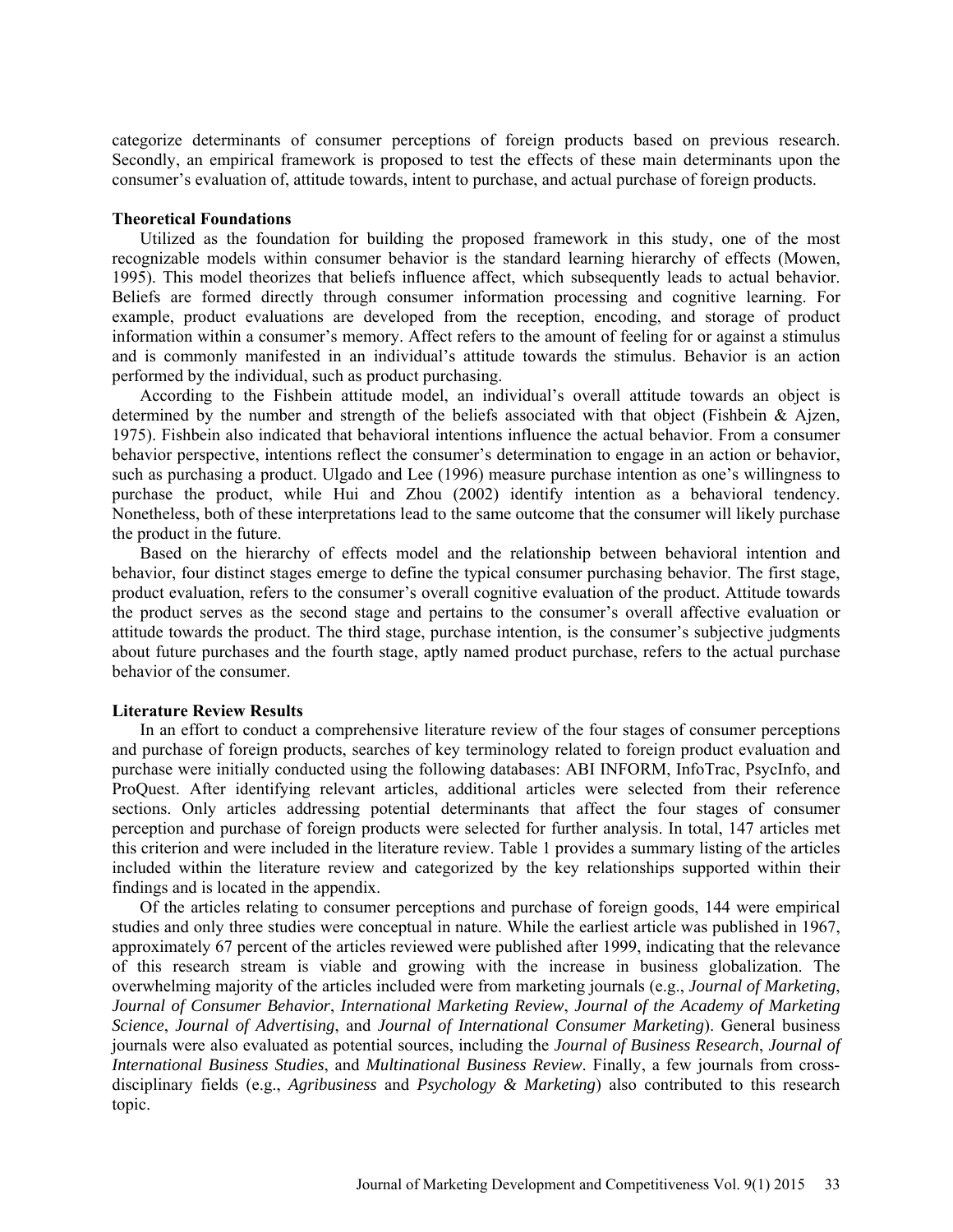As previously stated, this study attempts to analyze consumer perceptions of foreign goods that are either imported or manufactured within the domestic country by a foreign firm. As globalization increases, it is common practice for foreign manufacturers to have various production stages established in multiple countries. The majority of the reviewed articles investigated consumer samples from a single country of analysis. Shoppers from a single metropolitan area or a convenience sample of college students were typically used as study respondents. In addition, very few studies (e.g., Kwak, Jaju, & Larsen, 2006; Leong et al., 2008; Sharma, 2011) conducted multiple country samples due to the high costs associated with multi-cultural research efforts as well as the increased complexity of interpreting the analytic results.

From the articles examined, the selection of country relationships to be analyzed was based on one or more of the following criteria. First, studies investigated potential and current foreign trade practices between specific countries and regions. The United States and Japan are frequently evaluated as exporters due to their important, persevering roles within the world economy (Chinen, Jun, & Hampton, 2000; Han & Terpstra, 1988). On a similar note, Balabanis and Diamantopoulos (2004) investigated the United Kingdom, United States, France, Germany, Japan, and Italy for their domination of products in the world market.

Researchers also commonly investigated consumer perceptions of foreign products from countries with varying levels of economic and industrial development. These studies are typically interested in evaluating the effects of national industrial development on consumer perceptions of all products from a particular country of interest. Papadopoulos, Heslop, and Bamossy (1989) investigated the importance of a country's industrial development as an influencer of the consumer's image of that country. Another study compared consumer evaluations of products from countries categorized by their level of technological advancement (Agbonifoh & Elimimian, 1999). Goldberg and Baumgartner (2002) focused on Thailand as a developing country in an analysis of Thai consumers' envy of lifestyles in a developed country, specifically the United States. The authors posited cross-country attraction as the motivation for U.S. product purchase and consumption by the younger segments of Thai consumers. Several multicountry studies compared consumer perceptions of foreign goods manufactured in industrialized and lessdeveloped countries (Orth & Firbasová , 2003; Cordell, 1992). The overall evidence indicates that consumers generally evaluate goods from industrialized countries more highly than products from lessindustrialized countries. However, results for purchase intention of these compared goods are mixed.

Finally, some studies examined specific country matches based on their cultural orientations. For example, while countries like Bangladesh are considered extremely homogeneous markets by some researchers (Kaynak, Kucukemiroglu, & Hyder, 2000), one study segregated Canada into British and French subcultures to evaluate consumer perceptions towards British and French products (Laroche, Papadopoulos, Heslop, & Bergeron, 2002). Also while European countries tend to prefer European products, Austria exhibits strong cultural variations among its consumers in both worldmindedness and nationalism (Rawwas & Rajendran, 1996).

Studies have investigated the influence of acculturation on consumer evaluations (Laroche, Papadopoulos, Heslop, & Bergeron, 2002; Quester & Chong, 2001). As for national cultural similarities, consumers with high levels of ethnocentrism have been shown to exhibit more favorable attitudes towards foreign products from countries with similar cultures and are more willing to buy these products (Watson & Wright, 2000). Other researchers investigated consumers from cultures that have strong dimensions of collectivism or individualism. Chung and Pysarchik (2000) studied Korean consumers to detect the influence of group conformity and face saving on their attitudes toward and intent to purchase foreign products. Gürhan-Canli and Maheswaran (2000) compared U.S. and Japanese consumers to find whether national cultural orientation moderates the effects of country-of-origin image on foreign product evaluation.

As a final observation about the countries assessed in previous research, it is interesting to note that the most commonly studied countries reside in the highly industrialized regions of North America and Europe, which encompass 35.9 percent and 31.7 percent of the studies reviewed, respectively. The third most researched region is Asia, capturing a mere 19.3 percent of the studies reviewed. This analysis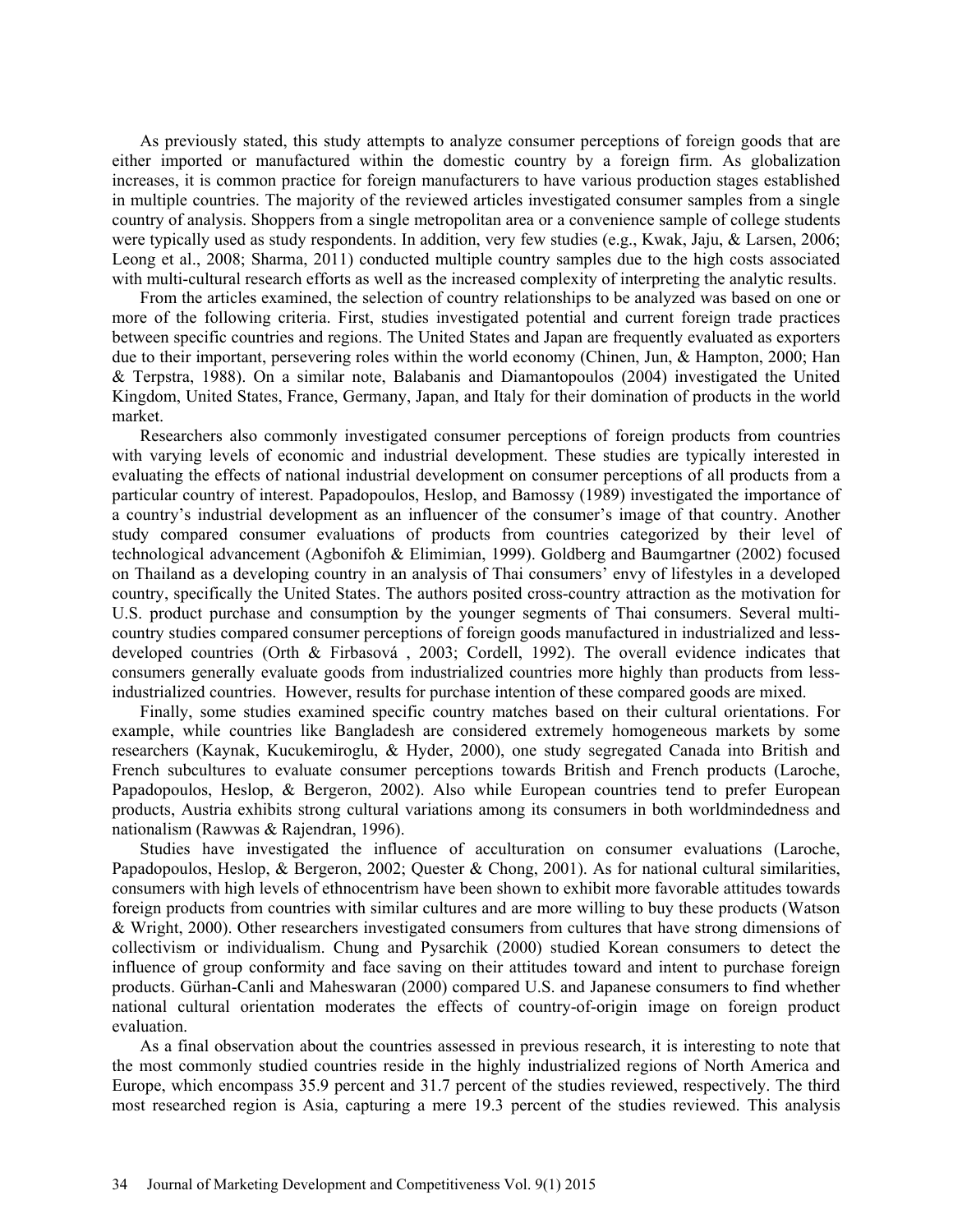reveals a significant lack of research conducted in several regions of the world that may provide additional inside into regional and cultural influences affecting consumer purchase decisions of foreign goods.

Of equal importance to the countries researched in this literature stream, the products chosen for analysis can be categorized along several dimensions as well. Specific product types are frequently selected from pretest results where respondents self-generated a common product from a country (Ziamou, Zotos, Lynsonski, & Zafiropoulos, 1999). Following suit with other researchers, Liefeld (1993) documented that the saliency of country-of-origin effects on consumer perceptions is dependent upon product type. For example, Bandyopadhyay (2001) chose to evaluate consumer perceptions of electrical and electronic products for their relevance as status symbols within the emerging Indian market. Other studies include a variety of product categories to evaluate country-of-origin image as either a halo effect or a product-specific evaluation (Leonidou, Hadjimarcou, Kaleka, & Stamenova, 1999). In addition to examining specific product categories, researchers have also evaluated an overall or global evaluation of all products from particular countries (e.g., Ang et al., 2004; Hinck, 2004; Kaynak & Cavusgil, 1983; Laroche, Papadopoulos, Heslop, & Mourali, 2005; Reirson, 1966). The commonality of this practice insinuates that product-country images tend to have a summary effect across most product categories within the consumer's mindset.

Researchers have also used generic products, such as glass and cloth, for consumer evaluation in attempts to control for product-quality biases. As for research stimuli, the most popular products of analysis have been cars, electronic equipment, food, clothing and shoes. For example, Balabanis and Diamantopoulos (2004) selected cars, food, TVs, toiletries, fashion wear, toys, do-it-yourself tools, and furniture. These products were chosen for this study because they are typically imported, have domestic versions, and are important expenditures for consumers from the United Kingdom. Regardless of the product choices that researchers use for their assessment, it is important to evaluate the potential effects of these choices when designing a model that tests consumers' perceptions and purchase intention of foreign goods.

#### **CONCEPTUAL FRAMEWORK AND PROPOSITIONS**

All of the studies within this literature review were evaluated in an effort to identify potential variables influencing consumer perceptions and purchase of foreign goods. The nature of their relationships was categorized in terms of direct effects, indirect effects, and interactions. These variables were then prioritized based on their frequency of effects upon each of the four stages of the consumer decision-making process.

Few conceptual frameworks have been developed to categorize determinants of consumer perceptions and purchase of foreign goods. From the literature reviewed for this study, only three articles (Janda  $\&$ Rao, 1997; Rezvani et al., 2012; Samiee, 1994) were identified as studies proposing conceptual frameworks; however they primarily focused on the influences of the country-of-origin variable upon consumers' purchase intention. This study attempts to model the effects of key primary variables (including country-of-origin image) on consumers' foreign product evaluation, attitude towards these products, intention to purchase and the actual purchase of these products.

Figure 1 illustrates the conceptual framework with the relationships that were identified and supported by the 147 studies. The framework consists of the primary variables affecting each of the four stages of the consumer purchase decision process. It also takes into account the dual influences of product evaluation upon both consumer attitudes towards the product and their purchase intentions. The valence of each relationship is displayed as a positive or negative effect within the figure as well.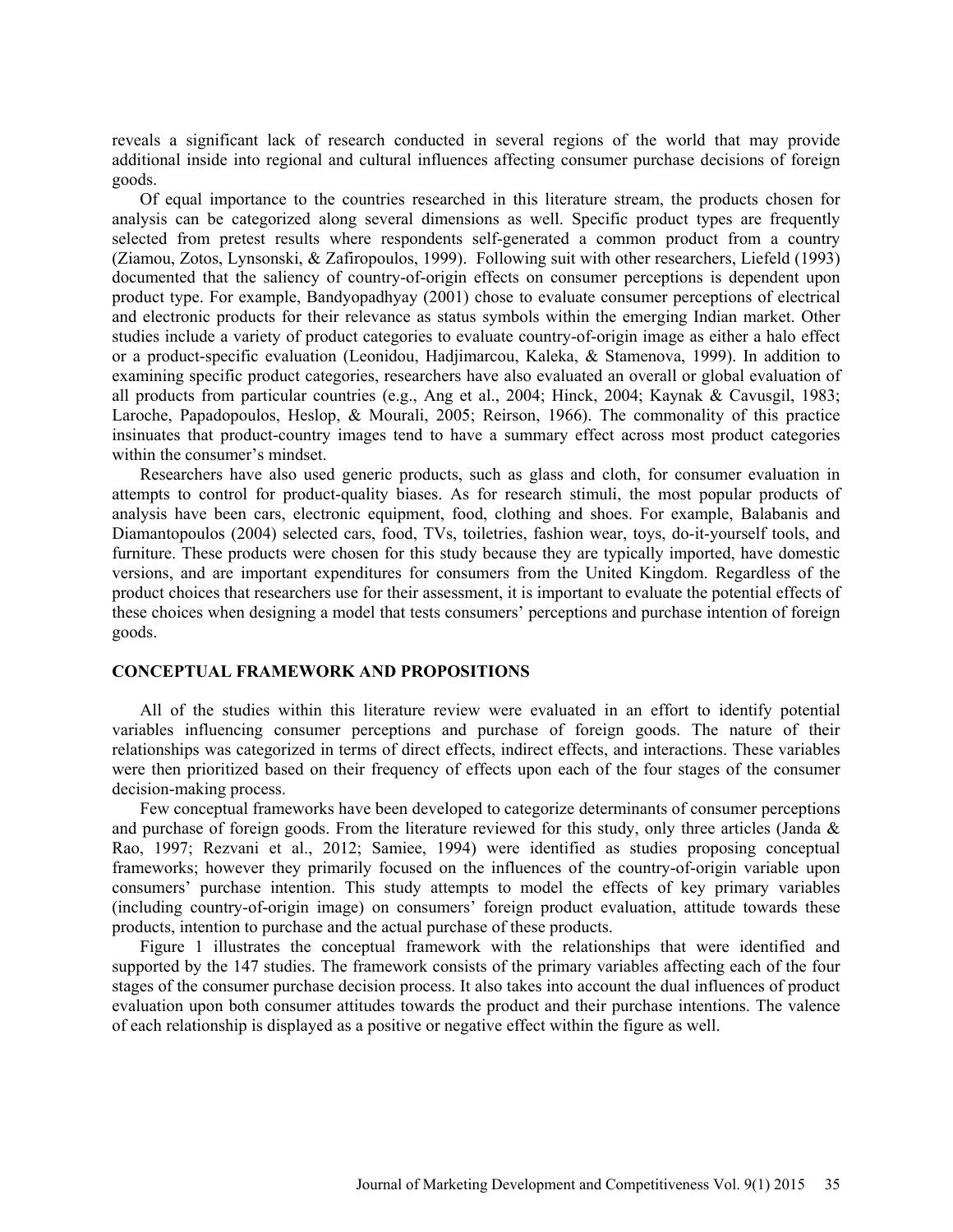## **FIGURE 1 CONCEPTUAL MODEL OF KEY DETERMINANTS AFFECTING CONSUMER PERCEPTIONS AND PURCHASE OF FOREIGN GOODS**



Each causal path within the conceptual framework is posited as a significant relationship influencing consumer perceptions and purchase of foreign products. A total of 20 relationships are represented as main effects between key variables and each of the four distinct stages that serve as the theoretical foundation for this model. With respect to all of the variables that were identified in the literature review, these relationships have been substantially supported and are therefore considered as primary effects with regards to potential explanatory power.

The established relationships between product evaluation, attitude towards the product, purchase intention, and purchase behavior form the first set of propositions. Although the influence of product beliefs upon attitudes has been well documented in consumer research, a direct influence of product evaluation upon purchase intention is also supported within specific studies in this review (e.g., Chinen, Jun, & Hampton, 2000; Hui & Zhou, 2002; Orbaiz & Papadopoulos, 2003). These findings suggest that upon certain buying situations, consumers may not necessarily form a strong attitude about the foreign product prior to purchase. For instance, impulse purchases typically lead to an immediate purchase of the product after a quick evaluation by the consumer; hence attitude formation may occur after purchase during product consumption in this example. This notion is expressed as the second proposition in this study.

- P1: Product evaluation has a positive effect upon the consumer's attitude towards the foreign product.
- P2: Product evaluation has a positive effect upon the consumer's intention to purchase the foreign product.
- P3: Attitude towards the foreign product has a positive effect upon the consumer's intention to purchase the product.
- P4: Intention to purchase the foreign product has a positive effect upon the consumer's purchase of the product.

When consumers are evaluating foreign goods, each specific product category is assessed by a set of product attributes. In order to simplify the proposed framework and allow for the empirical analysis of this model across any product category, these product attributes are grouped together into one common variable. The product attributes evaluated (i.e., PAE) variable refers to the composite evaluation of the product's physical attributes that are salient to and perceived by the consumer. Previous studies (e.g.,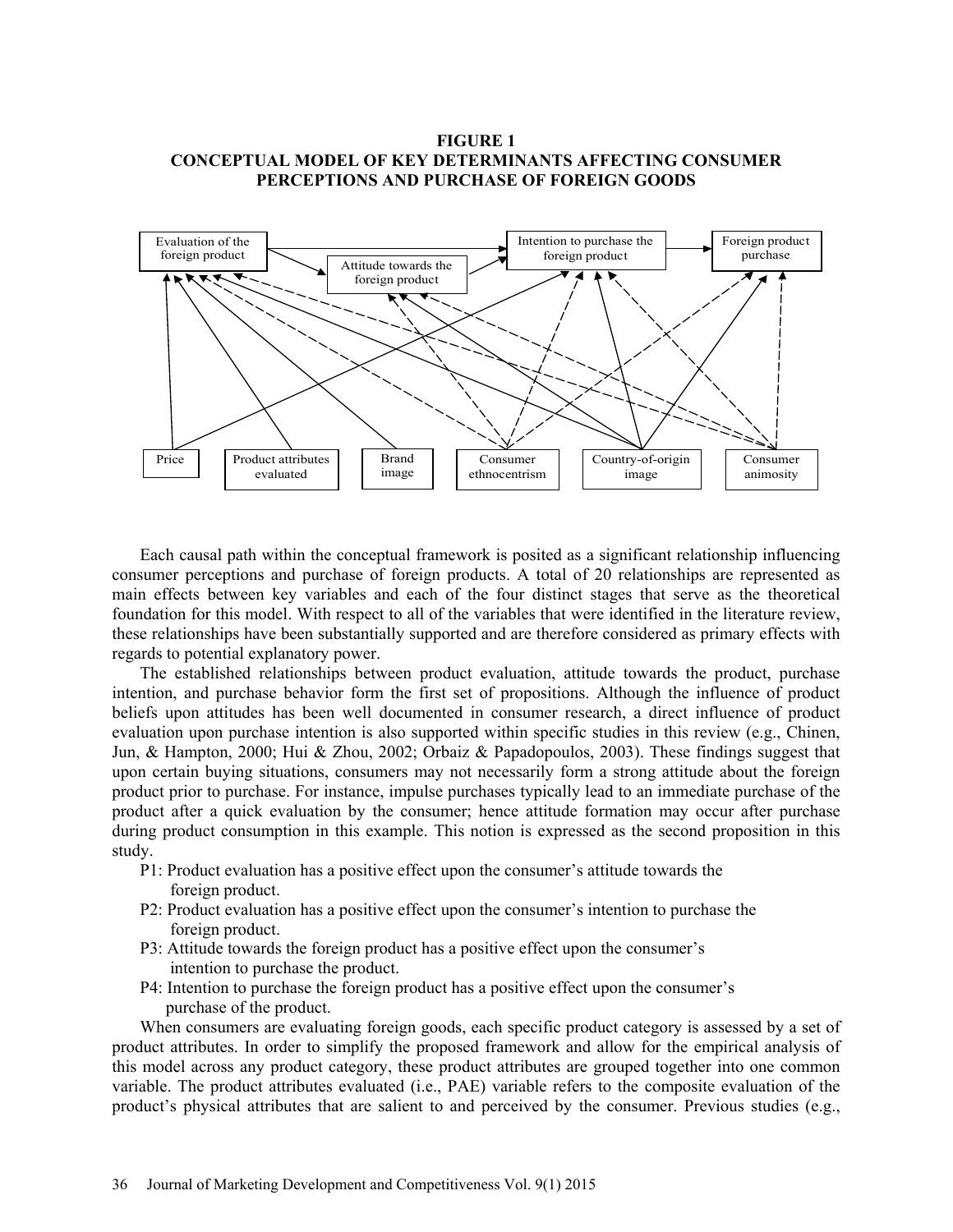Gürham-Canli & Maheswaran, 2000; Johannson, Douglas, & Nonaka, 1985; Maheswaran, 1994; Roth & Romeo, 1992) suggest that specific attributes of the foreign product has an influence upon the overall evaluation, as perceived by the consumer, thus providing the support for the fifth proposition in this study.

P5: The foreign product's attributes evaluated by the consu*mer has a positive effect upon the overall evaluation of the product by the consumer.* 

Most products are associated with a brand name, which is often utilized by the consumer to make product judgments (e.g., inferring a perception of the product's quality from the brand's name and reputation). The foreign product's brand image refers to the consumer's perceptions associated with the product's brand name. Several studies (e.g., Chu, Chang, Chen, & Wang, 2010; Hui & Zhou, 2002; Khachaturian & Morganosky, 1990; Okechuku & Onyemah, 1999; Teas & Agarwal, 2000; Tran & Fabrize, 2013) have identified brand image as having a direct influence upon consumers' overall evaluation of the foreign product. Given this overwhelming support, an evaluation of the effects of brand image is included in the list of propositions in order to build an inclusive framework of major determinants impacting consumer purchasing behavior of foreign goods.

P6: Brand image has a positive effect upon the overall evaluation of the foreign product by the consumer*.* 

As with brand image, there is significant evidence to suggest that the price of the product influences both foreign product evaluations and purchase intentions of consumers. For example, Hui and Zhou (2002) suggests that both price and brand image directly impacts consumers' intention to purchase foreign products. Product price also serves as an extrinsic cue for consumers to infer the perceived quality of the product; therefore a higher product price relative to the competition price signals higher quality than competitors' products and positively affects the consumer's likelihood of purchasing the foreign product in the future (Erickson & Johansson, 1985; Tellis & Gaeth, 1990; Zeithaml, 1988). Following suit with the aforementioned brand image variable, previous research provides evidence that price is significant enough to warrant its own assessment apart from the overall set of product attributes (i.e., PAE) and is therefore represented in the next two propositions.

- P7: Price has a positive effect upon the overall evaluation of the foreign product by the consumer.
- P8: Price has a positive effect upon the consumer's intention to purchase the foreign product.

Country-of-origin (i.e., COO) is one of the earliest variables assessed within studies examining foreign product evaluations by consumers (Nagashima, 1977; Schooler, 1965; Schooler, 1971) and has gone through various interpretations and dissections by researchers since its inception. COO is typically considered as the country of creation or association with a product (Okechuku & Onyemah, 1999). Although commonly referred to as the location of production, COO may not necessarily be the place of manufacture or assembly of the product (Bandyopadhyay, 2001). COO stamps have been legally mandated in foreign trading, helping to elevate consumer awareness of COO by providing country information on product packaging (Strutton and Pelton, 1993). As outsourcing and cross-border manufacturing became more prevalent, hybrid and FDI-based product offerings generated additional research interest. Some studies have attempted to parse COO into separate distinct dimensions, such as country-of-assembly, country-of-parts, and country-of-design (Chao, 2001); however these delineations have increased the complexity of researching COO effects and produced mixed analytical results. When COO information is not specified, consumers oftentimes associate COO with the country-of-manufacture for that brand or product (Nebenzahl & Jaffe, 1996). Incidentally, consumers' perceived COO usually differs from the actual country-of-production as a result of imperfect information and misconceptions within the marketplace.

For this study, country-of-origin image (i.e., COO image) is referred to as the consumers' overall perceptions of the country that they associate with the product (as defined by Roth & Romeo, 1992), regardless of the accuracy of these perceptions. Previous studies have provided considerable support for the significant effects of COO image upon all four stages of consumer evaluation and purchase of foreign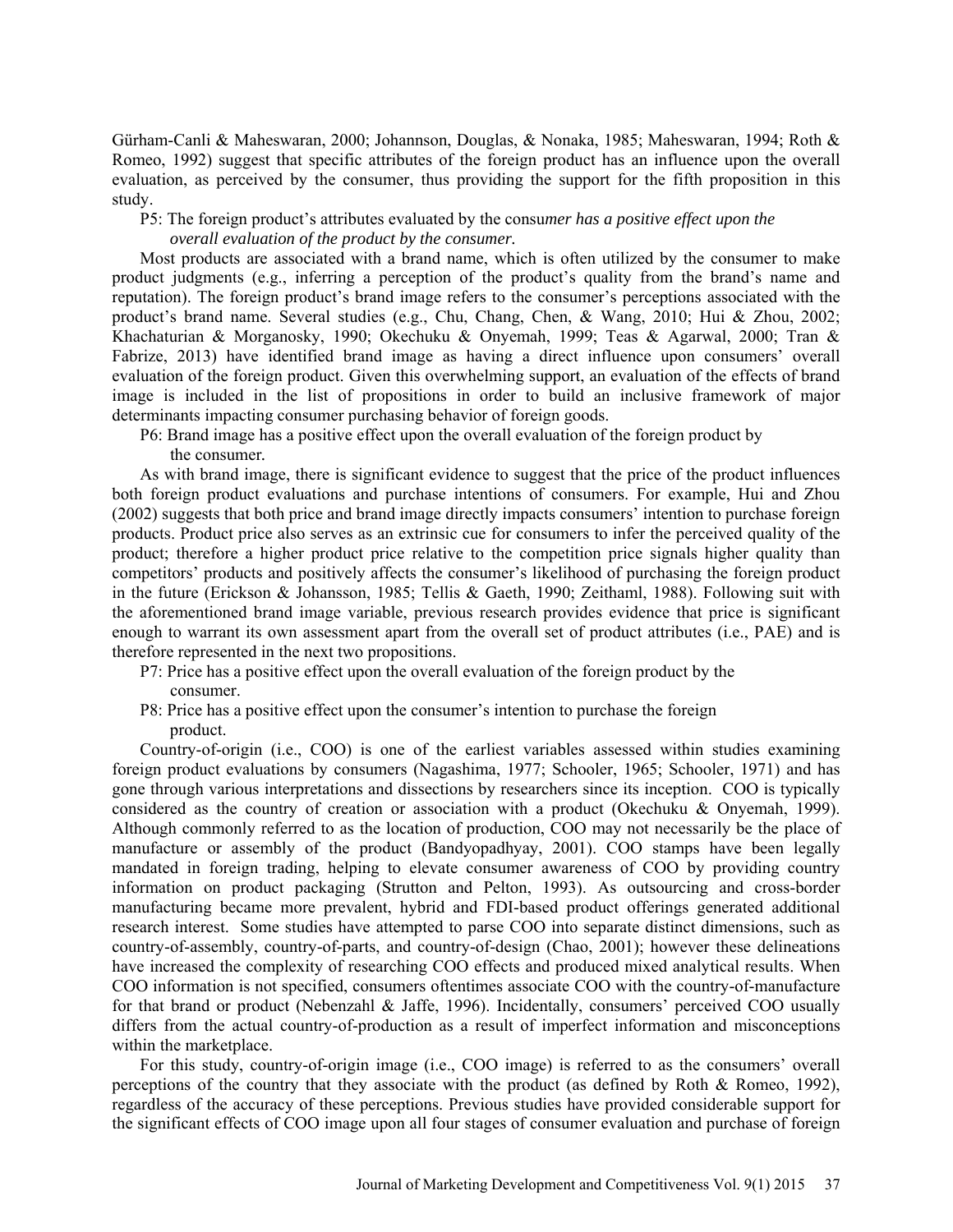products (e.g., Brijs, Bloemer, & Kasper, 2011; Chinen, Jun, & Hampton, 2000; Huddleston, Good, & Stoel, 2001; Hui & Zhou, 2002; Orbaiz & Papadopoulos, 2003; Peris, Newman, Bigne, & Chansarkar, 1993; Teas & Agarwal, 2000; Uddin, Parvin, & Rahman, 2013; Wang, Li, Barnes, & Ahn, 2012). Of all of the potential variables assessed in this study, COO image is by far the most researched antecedent that is posited to affect consumers' perceptions and purchase of foreign products, providing strong support for the following propositions.

- P9: Country-of-origin image has a positive effect upon the overall evaluation of the foreign product by the consumer.
- P10: Country-of-origin image has a positive effect upon the consumer's attitude towards the foreign product.
- P11: Country-of-origin image has a positive effect upon the consumer's intention to purchase the foreign product.
- P12: Country-of-origin image has a positive effect upon the consumer's purchase of the foreign product.

Consumer ethnocentrism (i.e., CET) refers to the consumer's belief that buying foreign products will potentially result in a domestic jobs reduction and economic damage; therefore domestic consumers consider the purchase of foreign goods as inappropriate, immoral, and unpatriotic (Shimp & Sharma, 1987). In addition to establishing this definition of CET, these two researchers were also responsible for developing the CETSCALE to dimensionalize and measure CET. Similarly to COO image, CET has been posited as a main effect upon all four stages of the consumer perception and purchase process for foreign products (e.g., Balabanis & Diamontopoulos, 2004; Kwak, Jaju, & Larsen, 2006; Mostafa, 2010; Sharma, 2011; Zhang, 1997). But unlike COO image, CET negatively influences these stages, indicating that highly ethnocentric consumers prefer domestic products to foreign products. The following set of four propositions establishes consumer ethnocentrism as a primary determinant impacting the consumer purchasing process of foreign goods.

- P13: Consumer ethnocentrism has a negative effect upon the overall evaluation of the foreign product by the consumer.
- P14: Consumer ethnocentrism has a negative effect upon the consumer's attitude towards the foreign product.
- P15: Consumer ethnocentrism has a negative effect upon the consumer's intention to purchase the foreign product.
- P16: Consumer ethnocentrism has a negative effect upon the consumer's purchase of the foreign product.

Identified as another variable that negatively affects consumer's decision to buy foreign products, animosity is defined as consumer anger that is potentially generated from military, political or economic events and is posited to negatively affect the consumer's purchase intention of foreign goods (Klein, Ettenson, & Morris, 1998). During the nascent years of consumer animosity research, Johansson, Ronkainen, and Czinkota (1994) examined the negative country of origin effects of Russia on U.S. farmers. They found that political animosity towards Russia, strong U.S. sentiments, and negative evaluations of products from a less industrialized country negatively affected the U.S. farmers' intentions to purchase Russian products. Since the late 1990s, several researchers have begun an intensive investigation of consumer animosity with regards to conceptualization and influences (e.g., Cui, Wajda, & Hu, 2012; Klein, 2002; Maher & Mady, 2010; Mostafa, 2010; Yu-An, Phau, & Lin, 2010). Most have found evidence supporting the notion that animosity towards a foreign country negatively affects consumers' evaluations and intentions to buy products from that country; hence the final set of propositions in this framework reflect these negative effects.

- P17: Consumer animosity has a negative effect upon the overall evaluation of the foreign product by the consumer.
- P18: Consumer animosity has a negative effect upon the consumer's attitude towards the foreign product.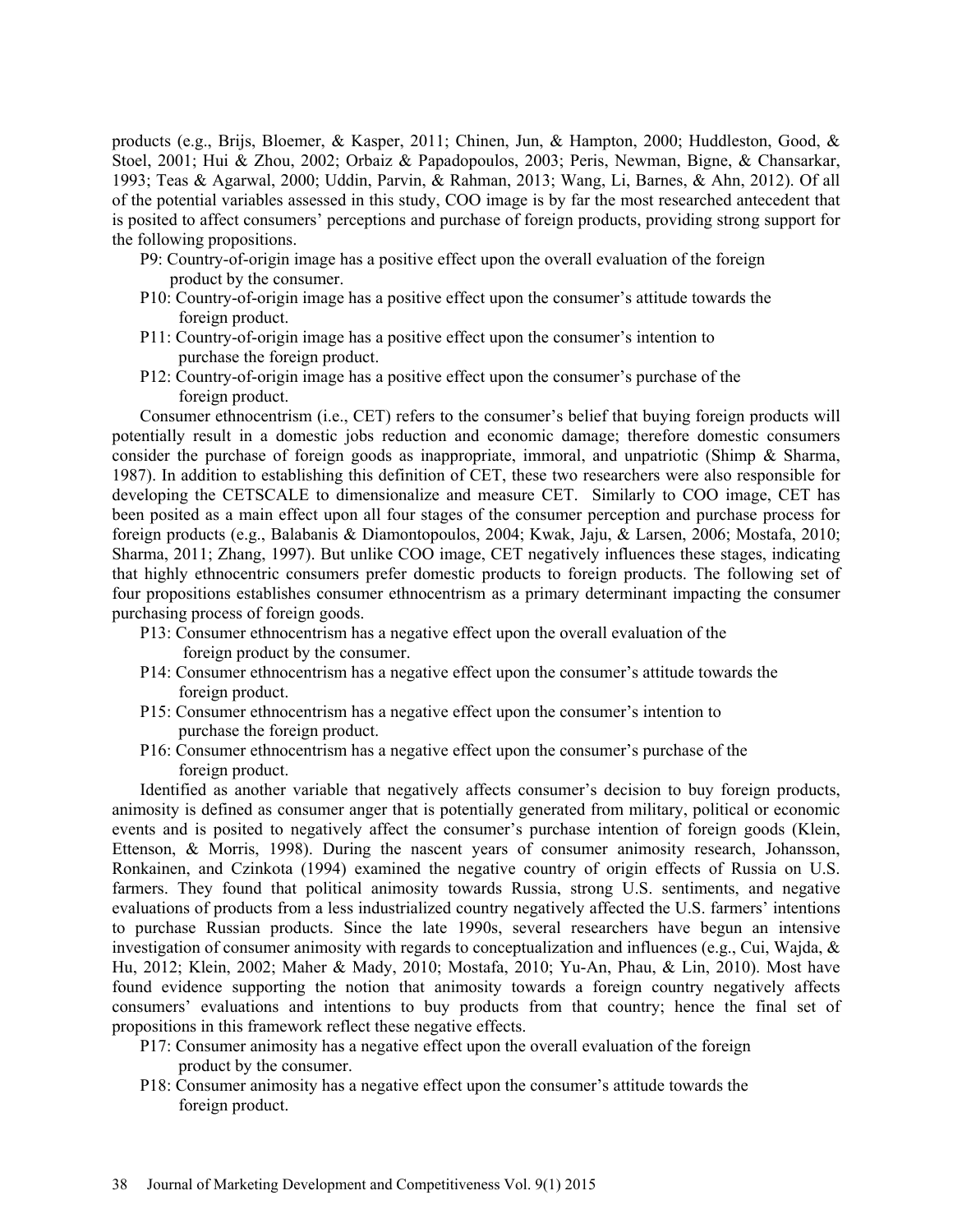- P19: Consumer animosity has a negative effect upon the consumer's intention to purchase the foreign product.
- P20: Consumer animosity has a negative effect upon the consumer's purchase of the foreign product.

#### **CONCLUSIONS**

In summary, this study provides a testable model of determinants affecting the consumer evaluation, attitude, purchase intention and purchase of foreign goods. The relationships posited in the proposed framework are all grounded in previous research findings, but have not been tested together in a comprehensive model. The next research step is to empirically test the model to evaluate the explanatory strengths of each predictor in the presence of the other primary determinants. Previous research supports the notion that specific determinants will have varying levels of influence upon each of these four stages. For example, studies (e.g., Hui & Zhou, 2003; Peterson & Jolibert, 1995; Liefeld, 1999) have provided evidence that country-of-origin image has stronger influence upon product evaluation than for purchase intention or purchase behavior. Given these findings, marketers will have a better understanding of the stage where country-of-origin image and other determinants have the most influence. For example, if country-of-origin has the strongest influence upon the product evaluation stage, marketers could purposefully make country-of-origin information more salient to consumers within their advertising and packaging.

Other theoretical and managerial applications of the model are also inherent. Researchers would be about to use this model to evaluate the conditional effects of potential moderators and test for differences among cultures and subcultures. For example, if age is determined to be a significant moderator, marketers may modify their promotional strategies to accommodate targeted age groups. In addition, marketing strategies could also be standardized across homogeneous cultures for economies of scale or localized to facilitate heterogeneous target groups. In general, marketing managers can apply the model towards different markets to identify attribute saliency among consumers and predict consumer response to products. These marketers can then use this information to develop more effective product and promotional strategies.

Certain limitations exist with regards to this study proposal that should be addressed. Although the study provides an extensive overview of the research conducted within consumer perception of foreign products, its article selection process was not collectively exhaustive due to limited resources in gaining full access to all relevant journals. Future research should attempt to include all relevant articles, particularly with regards to those within other disciplines. Secondly, the aggregation of similar variables into a composite determinant was a subjective process and poses another potential limitation of the study. Multiple judges should be used to evaluate these similar variables and determine the appropriateness of developing a composite variable for them. Other suggestions for future research include the need to test the model with various product categories. Researchers could then identify patterns among product categories that produce similar consumer perceptions. Also, culture-specific and additional moderating effects should be evaluated to determine their necessary conditions and associations with other variables. In addition, more research on acculturation and cultural assimilation is needed with regards to consumer product perceptions and purchase behavior.

#### **REFERENCES**

Abraham, V. (2013). Does consumer animosity impact purchase involvement? An empirical investigation. *International Journal of Business and Social Science*, 4, (1), 1-11.

Agbonifoh, B. A. & Elimimian, J. U. **(**1999). Attitudes of developing countries toward 'country-of-origin' products in an era of multiple brands. *Journal of International Consumer Marketing,* 11, (4), 97- 116.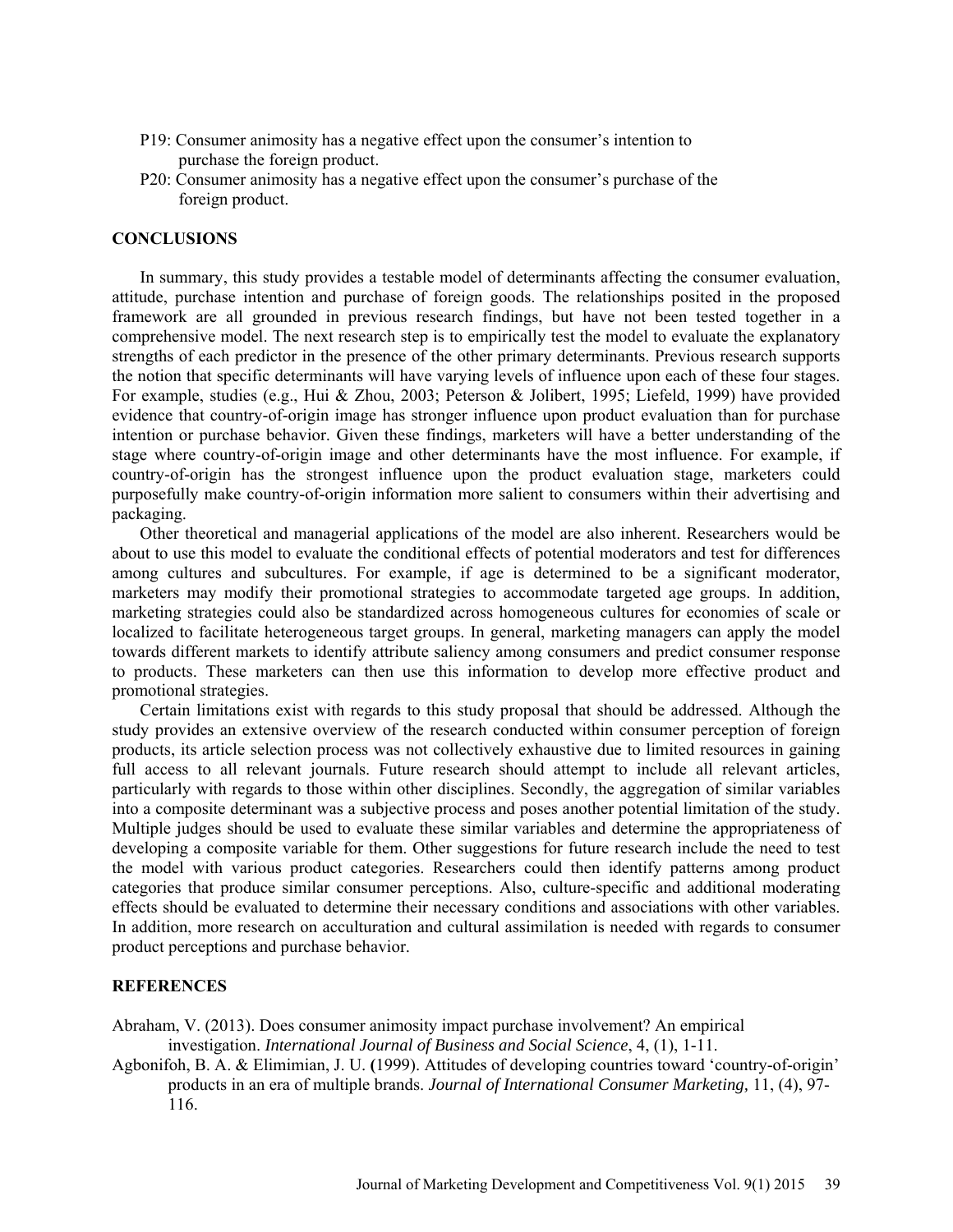- Ahmed, S. & d'Astous, A. (1996). Country-of-origin and brand effects: A multi-dimensional study and multi-attribute study. *Journal of International Consumer Marketing,* 9, (2), 93-115.
- Ang, S. H., Jung, K., Kau, A. K., Leong, S. M., Pornpitakpan, C., & Tan, S. J. (2004). Animosity towards economic giants: What the little guys think. *The Journal of Consumer Marketing*, 21, (2/3):190- 207.
- Bailey, W. & Gutierrez de Pineres, S. A. (1997). Country of origin attitudes in Mexico: The malinchismo effect. *Journal of International Consumer Marketing,* 9, (3), 25-41.
- Balabanis, G. & Diamantopoulos, A. (2011). Gains and losses from the misperception of brand origin: The role of brand strength and country-of-origin image. *Journal of International Marketing,* 19, (2), 95-116.
- Balabanis, G. & Diamantopoulos, A. (2004). Domestic country bias, country-of-origin effects, and consumer ethnocentrism: A multidimensional unfolding approach. *Journal of the Academy of Marketing Science,* 32, (1), 80-95.
- Bandyopadhyay, S. & Banerjee, B. (2002). A country of origin analysis of foreign products by Indian consumers. *Journal of International Consumer Marketing,* 15, (2), 85-109.
- Bandyopadhyay, S. (2001). Competitiveness of foreign products as perceived by consumers in the emerging Indian market. *Consumer Research,* 11, (1), 53-64.
- Bhuian, S. N. (1997). Saudi consumers' attitudes towards European, US and Japanese products and marketing practices. *European Journal of Marketing,* 31, (7), 467-486.
- Brijs, K., Bloemer, J., & Kasper, H. (2011). Country-image discourse model: Unraveling meaning, structure, and function of country images. *Journal of Business Research,* 64, (12), 1259-1269.
- Brown, J. J., Light, C. D., & Gazda, G. M. (1987). Attitudes toward European, Japanese and U.S. cars. *European Journal of Marketing,* 21, (5), 90-100.
- Chao, P. (2001). The moderating effects of country of assembly, country of parts, and country of design on hybrid product evaluations. *Journal of Advertising,* 30, (4), 67-81.
- Chao, P. & Rajendran, K. N. (1993). Consumer profiles and perceptions: Country-of-origin effects. *International Marketing Review,* 10, (2), 22-39.
- Chinen, K. & Sun, Y. (2011). Effects of country-of-origin on buying behavior: A study of the attitudes of Unites States consumers to Chinese-brand automobiles. *International Journal of Management*, 28, (2), 553-563.
- Chinen, K., Jun, M., & Hampton, G. M. (2000). Product quality, market presence, and buying behavior: Aggregate images of foreign products in the U.S. *Multinational Business Review,* Spring, 29-38.
- Chowdhury, H. K. & Ahmed, J. U. (2009). An examination of the effects of partitioned country of origin on consumer product quality perceptions. *International Journal of Consumer Studies,* 33, 496- 502.
- Chu, P. Y., Chang, C. C., Chen, C. Y., & Wang, T. Y. (2010). Countering negative country-of-origin effects: The role of evaluation mode. *European Journal of Marketing,* 44, (7/8), 1055-1076.
- Chung, J. & Pysarchik, D. T. (2000). A model of behavioral intention to buy domestic versus imported products in a Confucian culture. *Marketing Intelligence & Planning,* 18, (5), 281-291.
- Cordell, V. V. (1996). Interaction effects of country of origin with branding, price, and perceived performance risk. *Journal of International Consumer Marketing,* 5, (2), 5-20.
- Cordell, V. V. (1992). Effects of consumer preferences of foreign sourced products. *Journal of International Business Studies,* 23, (2), 251-269.
- Cu, A. P., Wajda, T. A., & Hu, M. Y. (2012). Consumer animosity and product choice: Might price make a difference? *Journal of Consumer Marketing,* 29, (7), 494-506.
- Cumberland, F., Solgaard, H. S., & Nikodemska-Wolowik, A. M. (2010). The effects of consumer ethnocentrism and country of origin on Polish consumers' evaluation of foreign manufactured products. *Journal of East-West Business,* 16, 231-252.
- d'Astous, A. & Ahmed, S. A. (1999). The importance of country images in the formation of consumer product perceptions. *International Marketing Review,* 10, (2), 108-125.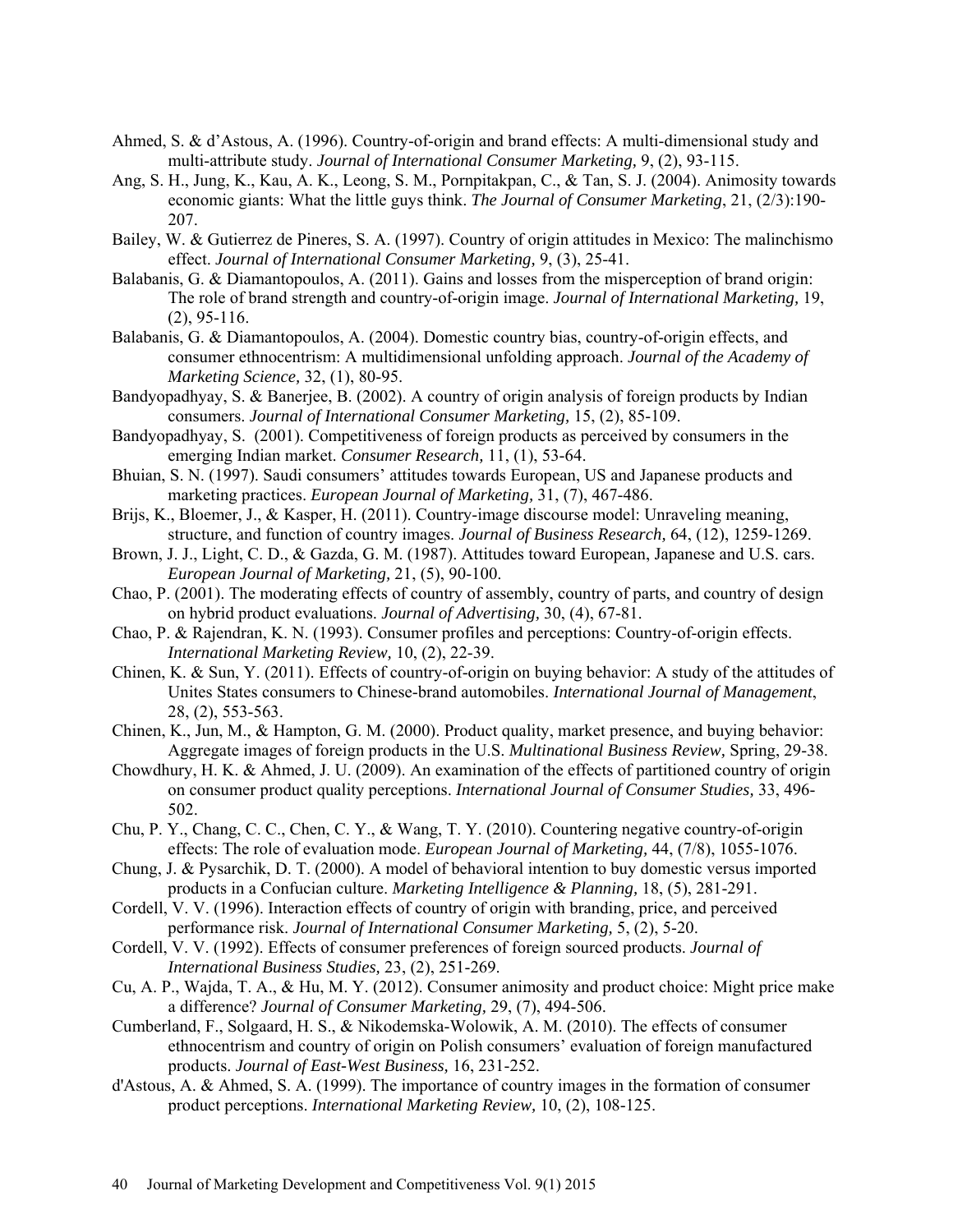- Erickson, G. M. & Johansson, J. K. **(**1985). The role of price in multi-attribute product evaluations. *Journal of Consumer Research,* 12, (2) 195-199.
- Erickson, G. M., Johansson, J. K., & Chao, P. (1984). Image variables in multi-attribute product evaluations: Country-of-origin effects. *Journal of Consumer Research,* 11, (2), 694-699.
- Festervand, T. A. & Sokoya, S. K. **(**1994). Consumer ethnocentrism in a developing country: A preliminary investigation. *The International Executive,* 36, (1), 95-105.
- Fischer, W. C. & Byron, P. (1997). Buy Australian made. *Journal of Consumer Policy,* 20, 89-97.
- Fishbein, M. & Ajzen, I. (1975). *Belief, attitude, intention, and behavior: An introduction to theory and research,* Reading, MA: Addison-Wesley.
- Goldberg, M. E. & Baumgartner, H. (2002). Cross-country attraction as a motivation for product consumption. *Journal of Business Research,* 55, (11), 901-906.
- Good, L. K. & Huddleston, P. (1995). Ethnocentrism of Polish and Russian consumers: Are feelings and intentions related? *International Marketing Review,* 12, (5), 35-48.
- Granzin, K. L. & Olsen, J. E. (1998). American's choice of domestic over foreign products: A matter of helping behavior. *Journal of Business Research,* 43, (1), 39-54.
- Gürhan-Canli, Z. & Maheswaran, D. (2000). Cultural variations in country of origin effects. *Journal of Marketing Research,* 37, (3), 309-317.
- Han, C. M. (1990). Testing the role of country image in consumer choice behavior. E*uropean Journal of Marketing,* 24, (6), 24-40.
- Han, C. M. (1989). Country image: Halo or summary construct? *Journal of Marketing Research,* 26, 222- 229.
- Han, C. M. & Terpstra, V. (1988). Country-of-origin effects for uni-national and bi-national products. *Journal of International Business Studies,* 19, (2), 235-255.
- Hastak, M. & Hong, S. T. (1991). Country-of-origin effects on product quality judgments: An information integration perspective. *Psychology & Marketing,* 8, (2), 129-143.
- Häubl, G. (1996). A cross-national investigation of the effects of country of origin and brand name on the evaluation of a new car. *International Marketing Review,* 13, (5), 76-97.
- Heslop, L. A., Papadopoulos, N., & Bourk, M. (1998). An interregional and intercultural perspective on subcultural differences in product evaluations. *Canadian Journal of Administrative Sciences,* 15, (2), 113-127.
- Hinck, W. (2004). The role of domestic animosity in consumer choice: Empirical evidence from Germany. *Journal of Euro-Marketing*, 14, (1/2): 878-904.
- Hoffman, S., Mai, R., & Smirnova, M. (2011). Development and validation of a cross-nationally stable scale of consumer animosity. *Journal of Marketing Theory and Practice,* 19, (2), 235-251.
- Hong, S. T. & Wyer Jr., R. S. (1990). Determinants of product evaluation: Effects of the time interval between knowledge of a product's country of origin and information about its specific attributes. *Journal of Consumer Research,* 17, (3), 277-288.
- Hong, S. T. & Wyer Jr., R. S. (1989). Effects of country-of-origin and product attribute information on product evaluation: An information processing perspective. *Journal of Consumer Research,* 16, 175-187.
- Hooley, G. J., Shipley, D., & Krieger, N. (1988). A method for modeling consumer perceptions of country of origin. *International Marketing Review,* 5, (3), 67-76.
- Huang, Y. A., Phau, I., & Lin, C. (2010). Consumer animosity, economic hardship, and normative influence. *European Journal of Marketing,* 44, (7/8), 909-937.
- Huddleston, P., Good, L. K., & Stoel, L. (2001). Consumer ethnocentrism, product necessity and Polish consumers' perceptions of quality. *International Journal of Retail & Distribution Management,* 29, (5), 236-246.
- Hui, M. K. & Zhou, L. (2002). Linking product evaluations and purchase intention for country-of-origin effects. *Journal of Global Marketing,* 15, (3/4), 95-116.
- Ittersum, K. V., Candel, J. M., & Meulenberg, M. (2003). The influence of the image of a product's region of origin on product evaluation. *Journal of Business Research,* 56, (3), 215-226.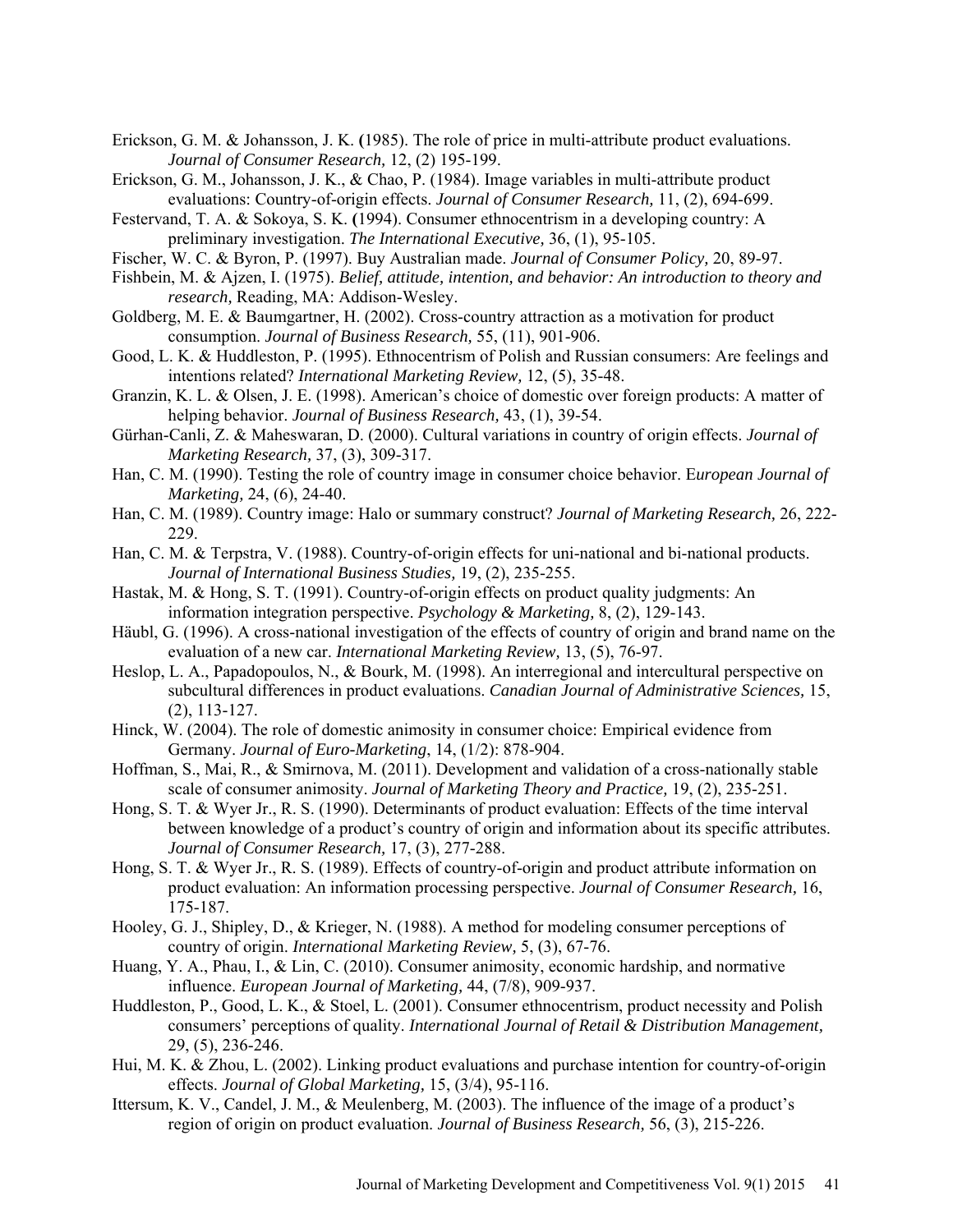- Janda, S. & Rao, C. P. (1997). The effect of country-of-origin related stereotypes and personal beliefs on product evaluation. *Psychology & Marketing,* 14, (7), 689-702.
- Jiménez, N. & Martin, S. S. (2012). Emerging markets commerce: The role of country-of-origin and animosity in purchase intention. *International Journal of Business and Management,* 7, (17), 34- 42.
- Johansson, J. K., Ronkainen, I. A., & Czinkota, M. R. (1994). Negative country-of-origin effects: The case of new Russia. *Journal of International Business Studies*, 25, (1), 157-176.
- Johansson, J. K., Douglas, S. P., & Nonaka, I. (1985). Assessing the impact of country of origin on product evaluations: A new methodological perspective. *Journal of Marketing Research,* 22, (4), 388-396.
- Josiassen, A. & Assaf, A. G. (2010). Country-of-origin contingencies: Their joint influence on consumer behaviour. *Asia Pacific Journal of Marketing and Logistics,* 22, (3), 294-313.
- Josiassen, A., Assaf, A G., & Karpen, I. O. (2011). Consumer ethnocentrism and willingness to buy: Analyzing the role of three demographic consumer characteristics. *International Marketing Review,* 28, (6), 627-646.
- Kachersky, L., & Lerman, D. (2013). Bridging marketing's intentions and consumer perceptions. *Journal of Consumer Marketing*, 30, (7), 544-552.
- Kaynak, E. & Cavusgil, S. T. (1983). Consumer attitudes toward products of foreign origin: Do they vary across product classes? *International Journal of Advertising*, 2, 147-157.
- Kaynak, E., Kucukemiroglu, O., & Hyder, A. S. (2000). Consumers' country-of-origin (COO) perceptions of imported products in a homogeneous less-developed country. *European Journal of Marketing,* 34, (9/10), 1221-1248.
- Khachaturian, J. L. & Morganosky, M. A. (1990). Quality perceptions by country of origin. *International Journal of Retail & Distribution Management,* 18, (5), 21-30.
- Klein, J. G. (2002). Us versus them, or us versus everyone? Delineating consumer aversion to foreign goods. *Journal of International Business Studies,* 33, (2), 345-363.
- Klein, J. G., Ettenson, R. E., & Morris, M. D. (1998). The animosity model of foreign product purchase: An empirical test on the People's Republic of China. *Journal of Marketing,* 62, (1), 89-100.
- Laroche, M., Papadopoulos, N., Heslop, L., & Bergeron, J. (2002). Effects of subcultural differences on country and product evaluations. *Journal of Consumer Behaviour,* 2, (3), 232-247.
- Laroche, M., Papadopoulos, N., Heslop, L., & Mourali, M. (2005). The influence of country image structure on consumer evaluations of foreign products. *International Marketing Review*, 22, (1), 96-115.
- Lawrence, C., Marr, N. E., & Prendergast, G. P. (1992). Country-of-origin stereotyping: A case study in the New Zealand motor vehicle industry. *Asia Pacific International Journal of Marketing,* 4, (1), 37-51.
- Leonidou, L. C., Hadjimarcou, J., Kaleka, A., & Stamenova, G. T. (1999). Bulgarian consumers' perceptions of products made in Asia Pacific. *International Marketing Review,* 16, (2), 126-142.
- Leong, S. W., Cote, J. A., Ang, S. H., Tan, S. J., Jung, K., Kau, A. K., & Pornpitakpan, C. (2008). Understanding consumer animosity in an international crisis: Nature, antecedents, and consequences. *Journal of International Business Studies,* 39, (6), 996-1009.
- Liefeld, J. P. (1999). The misuse of attitudinal data for understanding or predicting consumer behavior. In *Proceedings of the Administrative Science Association of Canada (ASAC)*, 23-32, New Brunswick, NJ: Saint John.
- Liefeld, J. P., Heslop, L. A., Papadopoulos, N., & Wall, M. (1996). Dutch consumers' use of intrinsic, country-of-origin, and price cues in product evaluation and choice, *Journal of International Consumer Research,* 9, (1), 57-81.
- Liefeld, J. P. (1993). Consumer use of country-of-origin information in product evaluations: Evidence from experiments. In Nicholas Papadopoulos & Louise A. Heslop (Eds.) *Product and Country*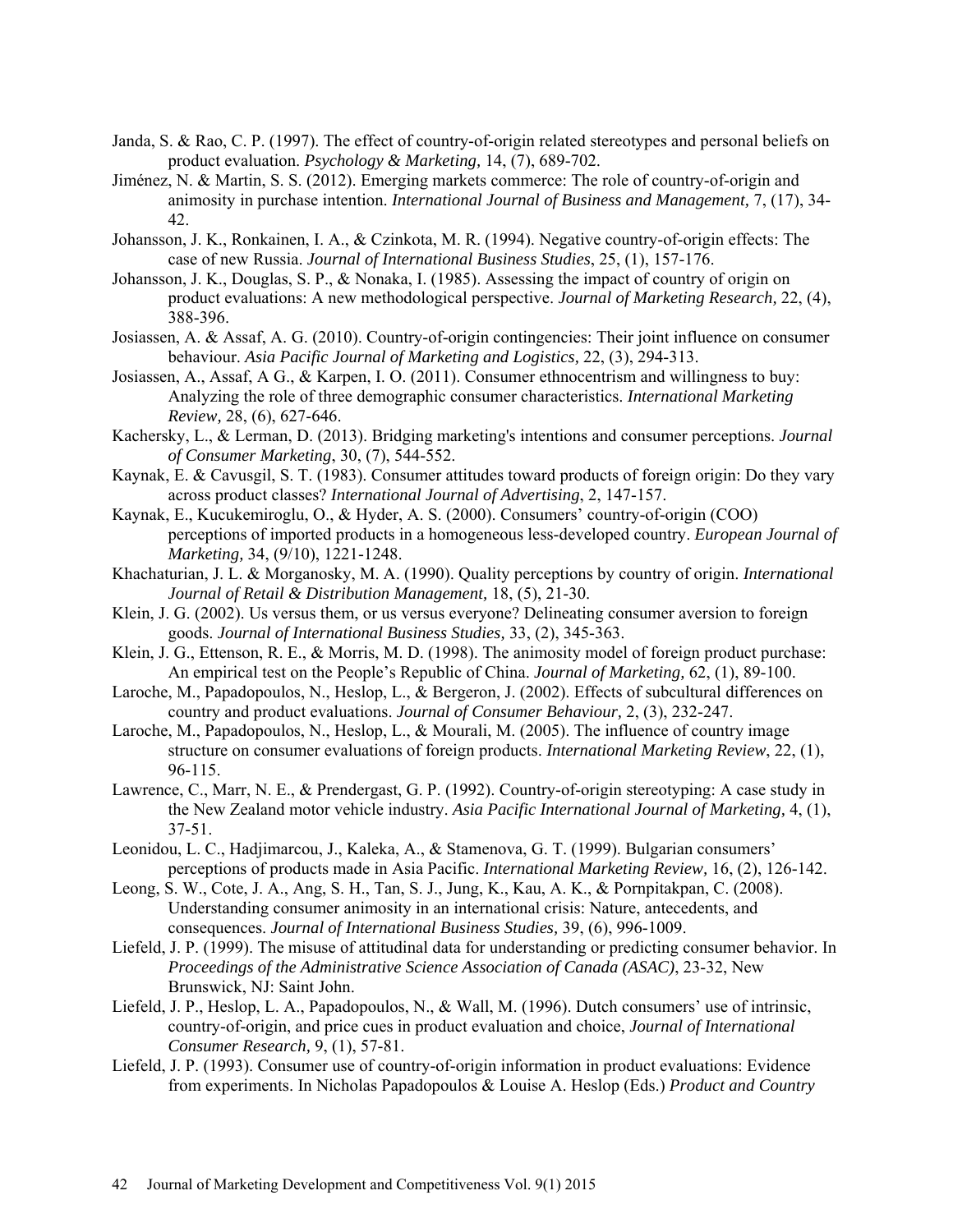*Images: Impact and Role in International Marketing*, New York: The Haworth Press, Inc., 117- 156.

- Lim, J. S., Darley, W. K., & Summers, J. O. (1994). An assessment of country-of-origin effects under alternative presentation formats. *Journal of the Academy of Marketing Science,* 22, (3), 274-282.
- Loeffler, M. (2001). A multinational examination of the '(non-) domestic product' effect. *International Marketing Review,* 19, (5), 482-498.
- Lumpkin, J. R., Crawford, J. C., & Kim, G. (1985). Perceived risk as a factor in buying foreign clothes. *International Journal of Advertising,* 4, 157-171.
- Maher, A. A., Clark, P., & Maher, A. (2010). International consumer admiration and the persistence of animosity. *Journal of Consumer Marketing,* 27, (5), 414-424.
- Maher, A. A. & Mady, S. (2010). Animosity, subjective norms, and anticipated emotions during an international crisis. *International Marketing Review,* 27, (6), 630-651.
- Maheswaran, D. (1994). Country of origin as a stereotype: Effects of consumer expertise and attribute strength on product evaluations. *Journal of Consumer Research,* 21, (2), 354-365.
- Marcoux, J. S., Filiatrault, P., & Chéron, E. (1997). The attitudes underlying preferences of young urban educated polish consumers towards products made in western countries. *Journal of International Consumer Marketing,* 9, (4), 5-29.
- Mascarenhas, O. & Kujawa, D. (1998). American consumer attitude toward foreign direct investments and their products. *Multinational Business Review,* Fall, 1-9.
- Mostafa, M. M. (2010). A structural equation analysis of the animosity model of foreign product purchase in Egypt. *Global Business Review,* 11, (3), 347-363.
- Mowen, J. C. (1995). *Consumer behavior, 4th edition,* Englewood Cliffs, NJ: Prentice Hall.
- Nagashima, A. (1977). A comparative 'made in' product image survey among Japanese businessmen. *Journal of Marketing,* 41, (3), 95-100.
- Nebenzahl, I. D. & Jaffe, E. D. (1997). Measuring the joint effect of brand and country image in consumer evaluation of global products. *Journal of Marketing Practice: Applied Marketing Science,* 3, (3), 190-207.
- Nielsen, J. A. & Spence, M. T. (1997). A test of the stability of the CETSCALE, a measure of consumers' ethnocentric tendencies. *Journal of Marketing Theory and Practice,* Fall, 68-76.
- Okechuku, C. & Onyemah, V. (1999). Nigerian consumer attitudes toward foreign and domestic products. *Journal of International Business Studies,* 30, (3), 611-622.
- Orbaiz, L. V. & Papadopoulos, N. (2003). Toward a model of consumer receptivity of foreign and domestic products. *Journal of International Consumer Marketing,* 15, (3), 101-126.
- Orth, U. R. & Firbasová, Z. (2003). The role of consumer ethnocentrism in food product evaluation. *Agribusiness,* 19, (2), 137-153.
- Papadopoulos, N., Heslop, L. A., & Beracs, J. (1989). National stereotypes and product evaluations in a socialist country. *International Marketing Review,* 7, (1), 32-47.
- Peris, S. M., Newman, K., Bigne, E., & Chansarkar, B. (1993). Aspects of Anglo-Spanish perceptions and product preferences arising from 'country of origin' image. *International Journal of Advertising,* 12, (2), 131-142.
- Peterson, R. A. & Jolibert, J. P. (1995). A meta-analysis of country-of-origin effects. *Journal of International Business Studies,* 26, (4), 883-899.
- Prendergast, G. P. & Tsang, A. S. L. (2010). The interactive influence of country of origin of brand and product involvement on purchase intention. *Journal of Consumer Marketing,* 27, (2), 180-188.
- Puzakova, M., Kwak, H., & Andras, T. L. (2010). Mitigating consumer ethnocentrism via advertising and media consumption in a transitional market: A study from Russia. *International Journal of Advertising,* 29, (5), 727-764.
- Quester, P. G. & Chong, I. (2001). Validating acculturation models: The case of the Australian-Chinese consumers. *Journal of Consumer Marketing,* 18, (3), 203-218.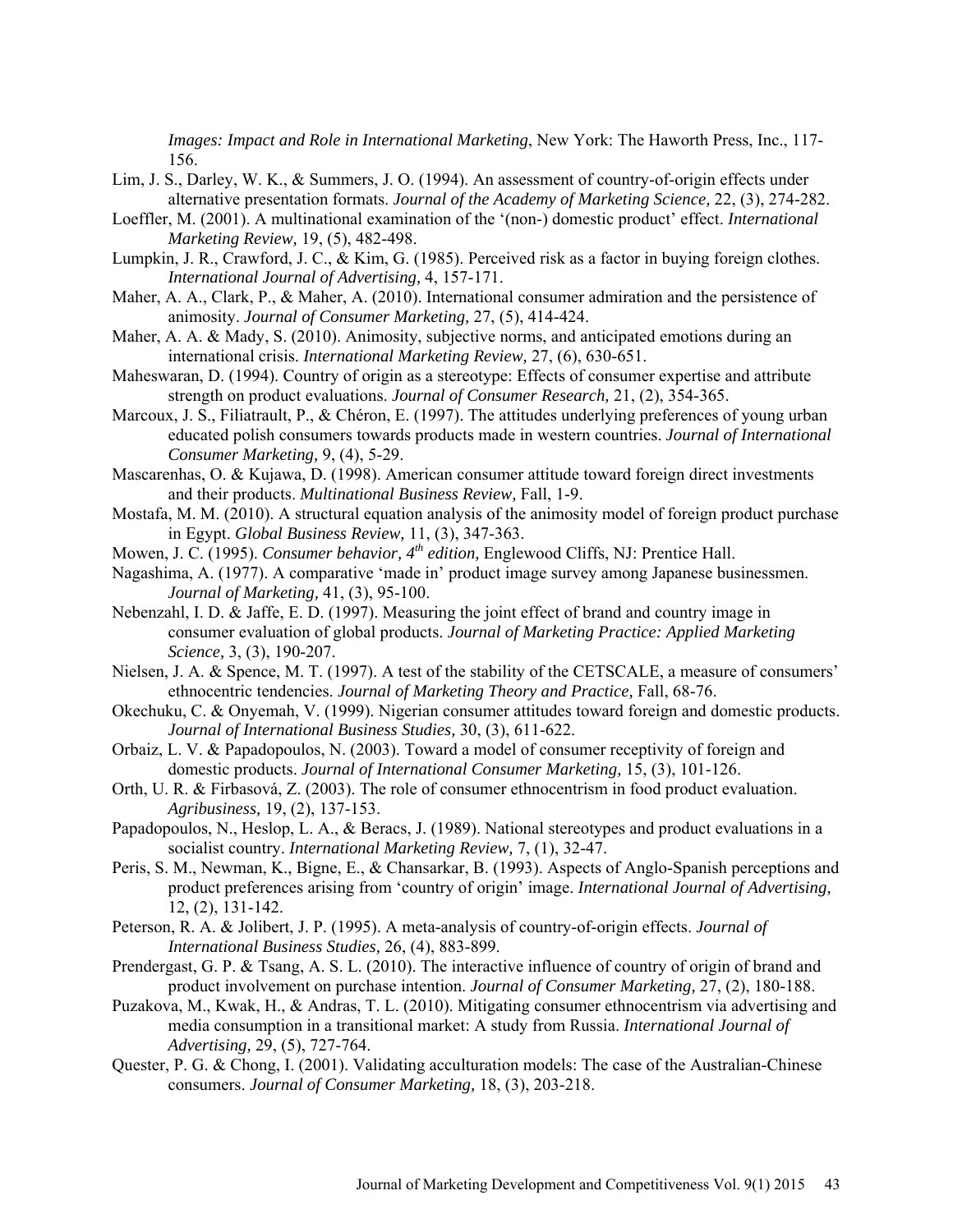- Rawwas, M. Y. A. & Rajendran, K. N. (1996). The influence of worldmindedness and nationalism on consumer evaluation of domestic and foreign products. *International Marketing Review,* 13, (2), 20-38.
- Reirson, C. C. (1966). Are foreign products seen as national stereotypes?" *Journal of Retailing*, 42: 33- 40.
- Rezvani, S., Dehkordi, G. J., Rahman, M. S., Fouladivanda, F., Habibi, M., & Eghtebasi, S. (2012). A conceptual study on the country of origin effect on consumer purchase intention. *Asian Social Science,* 8, (12), 205-215.
- Richey, B. E., Rose, P. B., & Dominguez, L. (1999). Perceived value of Mexican vs. US products in Mexico, Venezuela and the United States: Implications for Mexican firms. *Journal of Global Marketing,* 13, (2), 49-65.
- Roth, M. S. & Romeo, J. B. (1992). Matching product category and country image perceptions: A framework for managing country-of-origin effects. *Journal of International Business Studies,* 23, (3), 477-497.
- Samiee, S. (1994). Customer evaluation of products in a global market. *Journal of International Business Studies,* Third Quarter, 579-604.
- Schooler, R. (1971). Bias phenomena attendant to the marketing of foreign goods in the U.S. *Journal of International Business Studies,* 2, (1), 71-80.
- Schweiger, G., Häubl, G., & Friederes, G. (1995). Consumers' evaluations of products labeled 'made in Europe'. *Marketing and Research Today,* 23, (1), 25-34.
- Sharma, S., Shimp, T. A., & Shin, J. (1995). Consumer ethnocentrism: A test of antecedents and moderators. *Journal of the Academy of Marketing Science,* 23, (1), 26-37.
- Shimp, T. A. & Sharma, S. (1987). Consumer ethnocentrism: Construction and validation of the CETSCALE. *Journal of Marketing Research,* 24, (3), 280-289.
- Sharma, P. (2011). Country of origin effects in developed and emerging markets: Exploring the contrasting roles of materialism and value consciousness. *Journal of International Business Studies,* 42, 285-306.
- Shoham, A., Davidow, M., Klein, J. G., & Ruvio, A. (2006). Animosity on the home front: The Intifada in Israel and its impact on consumer behavior. *Journal of International Marketing*, 14, (3), 92– 114.
- Spillan, J. E., & Harcar, T. (2012). Chilean consumers' ethnocentrism factors and their perception regarding foreign countries products. *Journal of Marketing Development and Competitiveness,* 6, (1), 34-55.
- Souiden, N., Pons, F., & Mayrand, M. E. (2011). Marketing high-tech products in emerging marketing: The differential impacts of country image and country-of-origin's image. *The Journal of Product and Brand Management,* 20, (5), 356-367.
- Strutton, D., True, S. L., & Rody, R. J. (1995). Russian consumer perceptions of foreign and domestic consumer goods: An analysis of country-of-origin stereotypes with implications for promotions and positioning. *Journal of Marketing Theory and Practice,* 3, (3), 76-87.
- Strutton, D. & Pelton, L. E. (1993). Southeast Asian consumer perceptions of American and Japanese imports: The influence of country-of-origin. *Journal of International Consumer Marketing,* 6 (1), 67-86.
- Suh, T. & Kwon, I. G. (2002). Globalization and reluctant buyers. *International Marketing Review,* 19, (6), 663-680.
- Teas, R. K. & Agarwal, S. (2000). The effects of extrinsic product cues on consumers' perceptions of quality, sacrifice, and value. *Journal of the Academy of Marketing Science,* 28, (2), 278-290.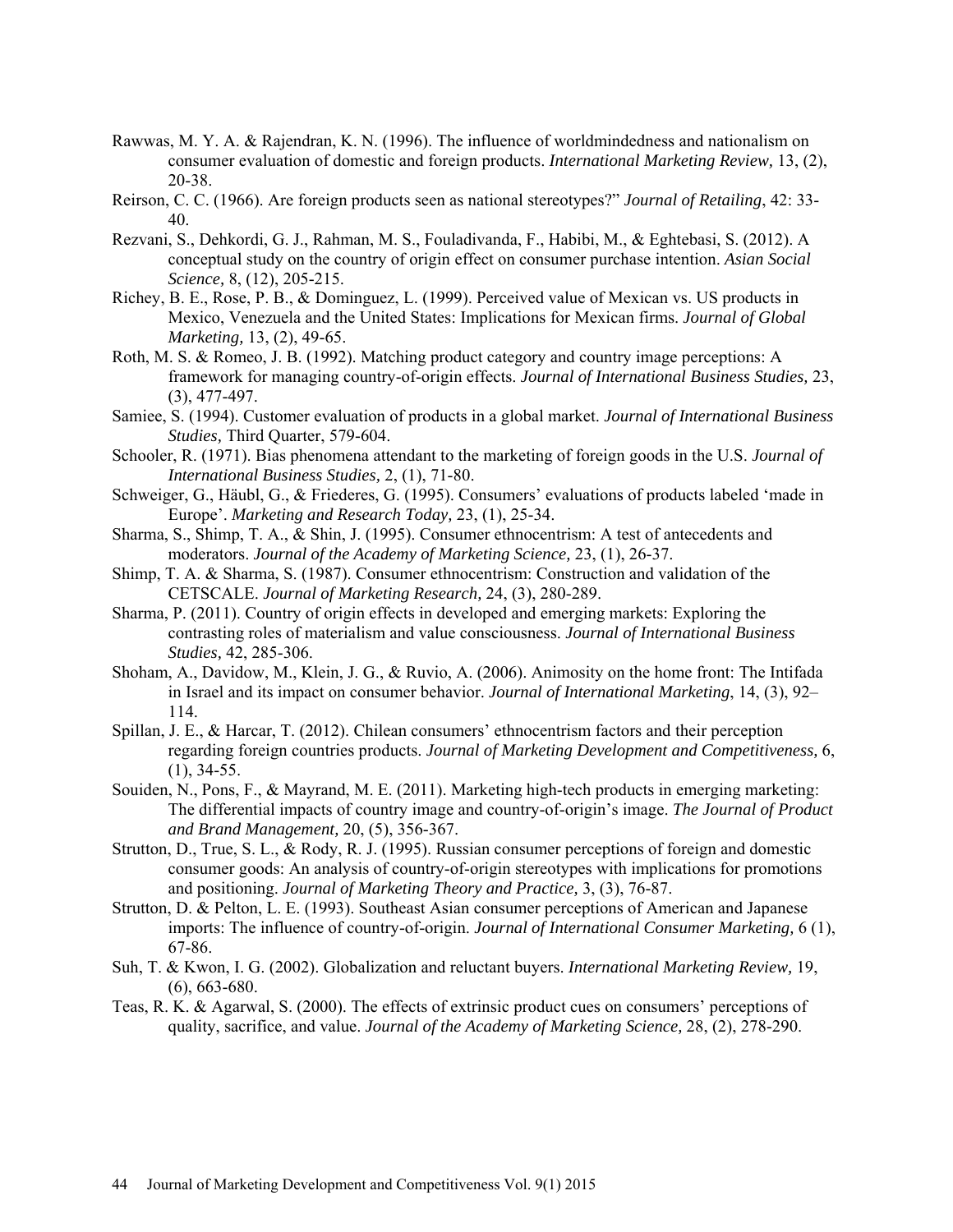- Tate, W. L., Ellram, L. M., Schoenherr, T., & Petersen, K. J. (2014). Global competitive conditions driving the manufacturing location decision. *Business Horizons*, 57, (3), 381-390.
- Tellis, G. J. & Gaeth, G. J. (1990). Best value, price-seeking, and price aversion: The impact of information and learning on consumer choices. *Journal of Marketing,* 54, 34-45.
- Tran, T. P., & Fabrize, R. O. (2013). The effect of the foreign brand on consumer perception. *Journal of Marketing Development and Competitiveness,* 7, (2), 23-36.
- Tse, D. K. & Gorn, G. J. (1993). An experiment on the salience of country-of-origin in the era of global brands. *Journal of International Marketing,* 1, (1), 57-76.
- Uddin, J., Parvin, S., & Rahman, Md. L. (2013). Factors influencing importance of country of brand and country of manufacturing in consumer product evaluation. *International Journal of Business and Management,* 8, (4), 65-74.
- Ulgado, F. M. & Lee, M. (1998). The Korean versus American marketplace: Consumer reactions to foreign products. *Psychology & Marketing,* 15, (6), 595-614.
- Urbonavicius, S., Dikcius, V., Gineikiene, J., Degutis, M., & Urbonavicius, S. (2010). Country of origin effects in the context of transformations: Nostalgia, ethnocentrism and animosity. *Transformations in Business & Economics,* 1, (19), 182-202.
- Wall, M. & Heslop, L. (1986). Consumer attitudes toward Canadian-made versus imported products. *Journal of the Academy of Marketing Science,* 14, (2), 27-36.
- Wall, M. & Heslop, L. (1980). Foreign environmental factors influencing American consumers' predispositions toward European products. *Journal of the Academy of Marketing Science,* 8, (4), 345-356.
- Wang, C. L., Li, D., Barnes, B. R., & Ahn, J. (2012). Country image, product image and consumer purchase intention: Evidence from an emerging economy. *International Business Review,* 21, (6), 1041-1051.
- Watson, J. J. & Wright, K. (2000). Consumer animosity, economic hardship, and normative influence. *European Journal of Marketing,* 34, (9/10), 1149-1166.
- Yu-An, H., Phau, I., & Lin, C. (2010). Consumer ethnocentrism and attitudes toward domestic and foreign products. *European Journal of Marketing,* 44, (7/8), 909-937.
- Ziamou, P., Zotos, Y., Lynsonski, S., & Zafiropoulos, C. (1999). Selling exports in Bulgaria: Attitudes towards foreign products. *Journal of Euromarketing,* 7, (3), 59-77.
- Zhang, Y. (1997). Country-of-origin effect: The moderation function of individual difference in information processing. *International Marketing Review,* 14, (4), 266-287.
- Zhang, Y. (1996). Chinese consumers' evaluation of foreign products: The influence of culture, product types and product presentation format. *European Journal of Marketing,* 30, (12), 50-69.
- Zhou, K. Z., Su, C., & Bao, Y. (2002). A paradox of price-quality and market efficiency: A comparative study of the U.S. and China markets. *International Journal of Research in Marketing,* 19, (4), 349-365.
- Zhou, L. & Hui, M. K. (2003). Symbolic value of foreign products in the People's Republic of China. *Journal of International Marketing,* 11, (2), 36-58.
- Zolfagharian, M. A. & Sun, Q. (2010). Country of origin, ethnocentrism and bicultural consumers: The case of Mexican Americans. *Journal of Consumer Marketing,* 27, (4), 345-357.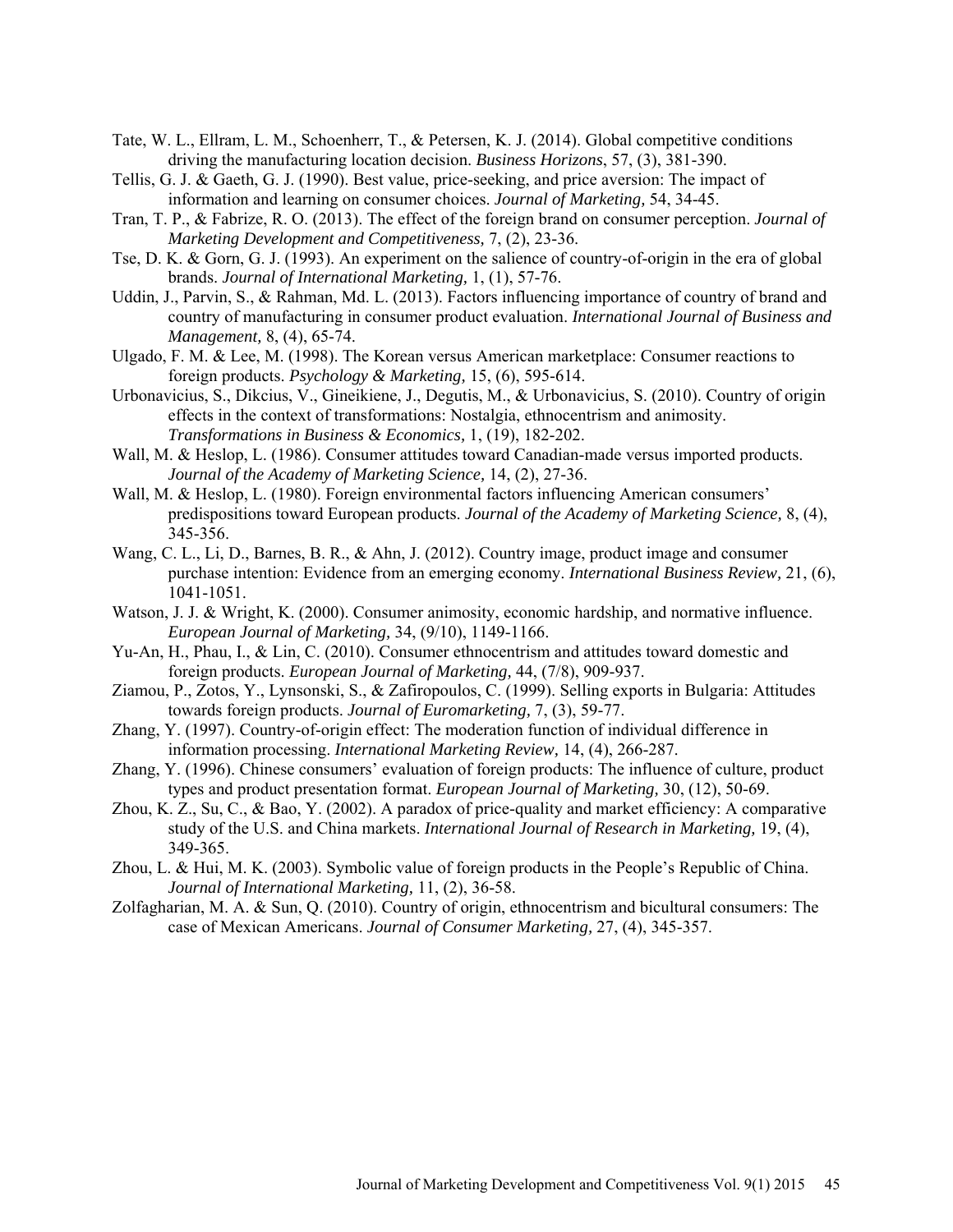## **APPENDIX**

|                                           | sommini bistri o of stophs thom the bitbien call about |                 |               |
|-------------------------------------------|--------------------------------------------------------|-----------------|---------------|
| Proposition                               | Previous Work                                          | Country         | Analysis      |
| 1. Product Evaluation $\rightarrow$       | Chung & Pysarchik, 2000                                | S. Korea        | <b>SEM</b>    |
| Attitude foreign product                  | Erickson et al., 1984                                  | <b>USA</b>      | <b>SEM</b>    |
| 2. Product Evaluation $\rightarrow$       | Mostafa, 2010                                          | Egypt           | <b>SEM</b>    |
| Purchase Intention                        | Leong et al., 2008                                     | 5 Asian nations | <b>SEM</b>    |
|                                           | Nijssen & Douglas, 2004                                | Netherlands     | <b>CFA</b>    |
|                                           | Orbaiz & Papadopoulos, 2003                            | Spain           | <b>SEM</b>    |
|                                           | Hui & Zhou, 2002                                       | Canada          | regression    |
|                                           | Chinen et al., 2000                                    | <b>USA</b>      | <b>ANOVA</b>  |
|                                           | Klein et al., 1998                                     | China           | <b>SEM</b>    |
|                                           | Ulgado & Lee, 1998                                     | S. Korea/USA    | <b>ANOVA</b>  |
|                                           | Lumpkin et al., 1985                                   | <b>USA</b>      | t-tests       |
|                                           |                                                        |                 |               |
| 3. Attitude foreign product $\rightarrow$ | Chung & Pysarchik, 2000                                | S. Korea        | <b>SEM</b>    |
| Purchase Intention                        | Häubl, 1996                                            | Germany/France  | <b>SEM</b>    |
|                                           | Leong et al., 2008                                     | 5 Asian nations | <b>SEM</b>    |
| 4. Purchase Intention $\rightarrow$       | Mostafa, 2010                                          | Egypt           | <b>SEM</b>    |
| <b>Product Purchase</b>                   | Shoham et al., 2006                                    | Israel          | <b>SEM</b>    |
| 5. Evaluation of Specific                 | Ahmed et al., 2004                                     | Singapore       | <b>ANOVA</b>  |
| Product Attributes $\rightarrow$          | Gürhan-Canli & Maheswaran,                             | Japan/USA       | regression    |
| <b>Product Evaluation</b>                 | 2000                                                   |                 |               |
|                                           | Laroche et al., 2005                                   | N. America      | <b>SEM</b>    |
|                                           | Ittersum et al., 2003                                  | Netherlands     | <b>SEM</b>    |
|                                           | Leonidou et al., 1999                                  | Bulgaria        | <b>ANOVA</b>  |
|                                           | Ulgado & Lee, 1998                                     | S. Korea/USA    | <b>ANOVA</b>  |
|                                           | Janda & Rao, 1997                                      | n/a             | n/a           |
|                                           | Häubl, 1996                                            | Germany/France  | <b>SEM</b>    |
|                                           | Liefeld et al., 1996                                   | Netherlands     | <b>ANOVA</b>  |
|                                           | Maheswaran, 1994                                       | <b>USA</b>      | <b>ANOVA</b>  |
|                                           | Hastak & Hong, 1991                                    | <b>USA</b>      | <b>MANOVA</b> |
|                                           | Hong & Wyer, 1989                                      | <b>USA</b>      | F-tests       |
|                                           |                                                        | <b>USA</b>      |               |
|                                           | Erickson et al., 1984                                  |                 | <b>SEM</b>    |
|                                           | Nagashima, 1977                                        | Japan           | means tests   |
| 6. Brand image $\rightarrow$              | Chu et al., 2010                                       | Taiwan          | <b>MANOVA</b> |
| <b>Product Evaluation</b>                 | Teas & Agarwal, 2000                                   | <b>USA</b>      | <b>ANOVA</b>  |
|                                           | Okechuku & Onyemah, 1999                               | Nigeria         | regression    |
|                                           | Nebenzahl & Jaffe, 1997                                | <b>USA</b>      | <b>ANOVA</b>  |
|                                           | Häubl, 1996                                            | Germany/France  | <b>SEM</b>    |
|                                           | Khachaturian & Morganosky,<br>1990                     | <b>USA</b>      | t-tests       |
| 7. Product Price $\rightarrow$            | Teas & Agarwal, 2000                                   | <b>USA</b>      | <b>ANOVA</b>  |
| <b>Product Evaluation</b>                 | Liefeld et al., 1996                                   | Netherlands     | <b>ANOVA</b>  |
|                                           | Lee, Kim, & Miller, 1992                               | <b>USA</b>      | regression    |
|                                           | Hastak & Hong, 1991                                    | <b>USA</b>      | <b>MANOVA</b> |
| 8. Product Price $\rightarrow$            | Fischer & Byron, 1997                                  | Australia       | means tests   |
| Purchase Intention                        |                                                        |                 |               |

## **TABLE 1 SUMMARY LISTING OF STUDIES FROM THE LITERATURE REVIEW**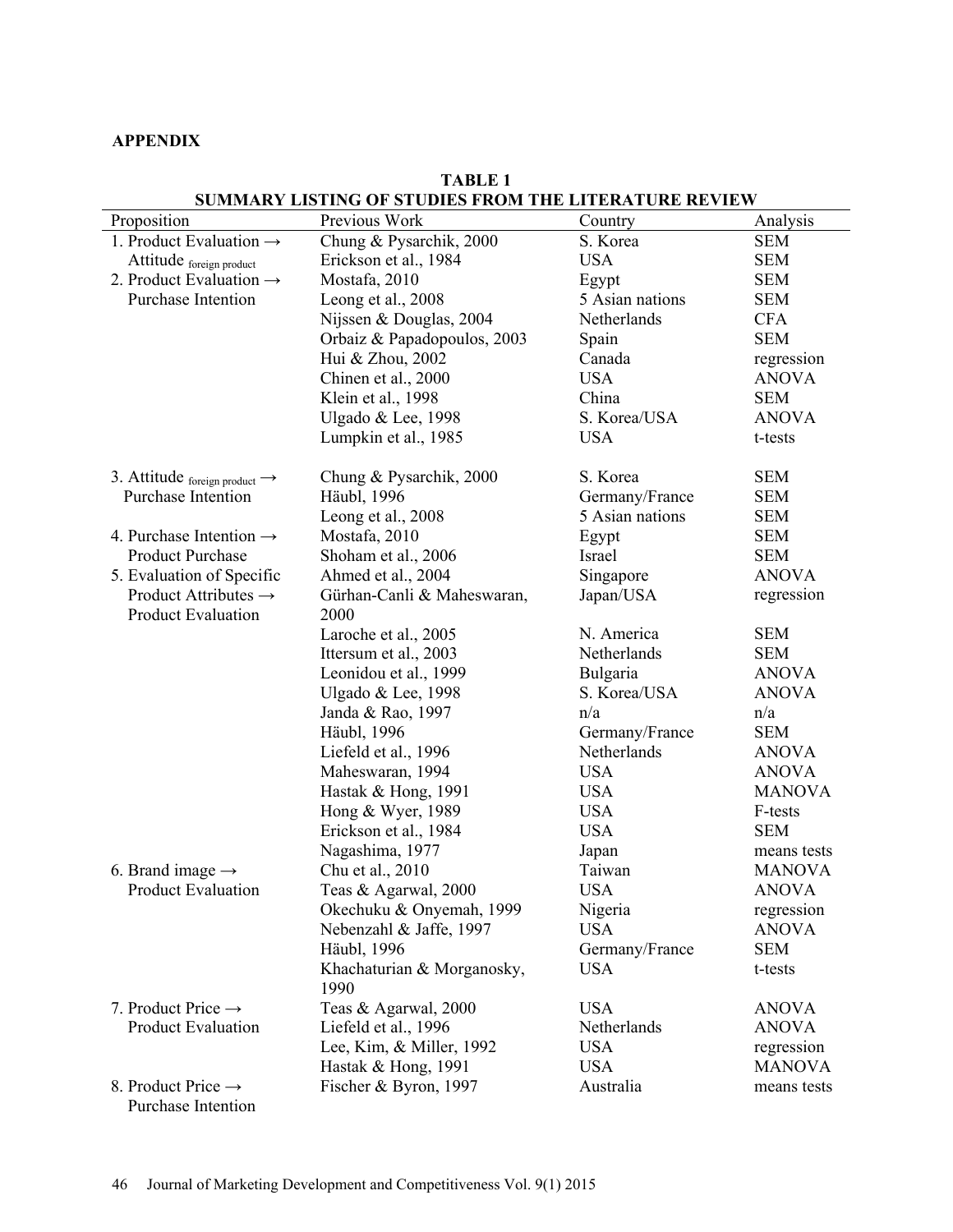| Proposition                | Previous Work               | Country       | Analysis      |
|----------------------------|-----------------------------|---------------|---------------|
| 9. COO Image $\rightarrow$ | Uddin et al., 2013          | Bangladesh    | regression    |
| <b>Product Evaluation</b>  | Rezvani et al., 2012        | n/a           | n/a           |
|                            | Brijs et al., 2011          | Belgium       | <b>SEM</b>    |
|                            | Souiden et al., 2011        | China         | <b>SEM</b>    |
|                            | Chu et al., 2010            | Taiwan        | <b>MANOVA</b> |
|                            | Cumberland et al., 2010     | Poland        | <b>ANOVA</b>  |
|                            | Josiassen & Assaf, 2010     | Australia     | regression    |
|                            | Chowdhury & Ahmed, 2009     | Bangladesh    | <b>SEM</b>    |
|                            | Laroche et al., 2005        | N. America    | <b>SEM</b>    |
|                            | Ahmed et al., 2004          | Singapore     | <b>ANOVA</b>  |
|                            | Ittersum et al., 2003       | Netherlands   | <b>ANOVA</b>  |
|                            | Orbaiz & Papadopoulos, 2003 | Spain         | <b>SEM</b>    |
|                            | Hui & Zhou 2002             | Canada        | <b>SEM</b>    |
|                            | Laroche et al., 2002        | Canada        | <b>ANOVA</b>  |
|                            | Bandyopadhyay, 2001         | India         | t-tests       |
|                            | Huddleston et al., 2001     | Poland        | <b>ANOVA</b>  |
|                            | Loeffler, 2001              | Europe        | <b>CFA</b>    |
|                            | Gürhan-Canli & Maheswaran,  | USA/Japan     | <b>ANOVA</b>  |
|                            | 2000                        |               |               |
|                            | Kaynak et al., 2000         | Bangladesh    | <b>CFA</b>    |
|                            | Teas & Agarwal, 2000        | <b>USA</b>    | <b>ANOVA</b>  |
|                            | d'Astous & Ahmed, 1999      | Canada        | <b>ANOVA</b>  |
|                            | Leonidou et al., 1999       | Bulgaria      | <b>ANOVA</b>  |
|                            | Richey et al., 1999         | Mexico/USA    | <b>MANOVA</b> |
|                            | Ziamou et al., 1999         | Bulgaria      | SNK proc.     |
|                            | Heslop et al., 1998         | Canada        | <b>MANOVA</b> |
|                            | Ulgado & Lee, 1998          | S. Korea/USA  | <b>ANOVA</b>  |
|                            | Janda & Rao, 1997           | n/a           | n/a           |
|                            | Nebenzahl & Jaffe, 1997     | <b>USA</b>    | <b>ANOVA</b>  |
|                            | Ahmed & d'Astous, 1996      | Canada        | <b>ANOVA</b>  |
|                            | Liefeld et al., 1996        | Netherlands   | <b>ANOVA</b>  |
|                            | Rawwas et al., 1996         | Australia     | <b>MANOVA</b> |
|                            | Zhang, 1996                 | China         | <b>MANOVA</b> |
|                            | Schweiger et al., 1995      | Austria       | regression    |
|                            | Strutton et al., 1995       | Russia        | <b>MANOVA</b> |
|                            | Maheswaran, 1994            | <b>USA</b>    | <b>ANOVA</b>  |
|                            | Cordell, 1993               | <b>USA</b>    | <b>ANOVA</b>  |
|                            | Peris et al., 1993          | Spain/Britain | <b>CFA</b>    |
|                            | Tse & Gorn, 1993            | <b>USA</b>    | <b>ANOVA</b>  |
|                            | Lawrence et al., 1992       | New Zealand   | t-tests       |
|                            | Khachaturian & Morganosky,  | <b>USA</b>    | t-tests       |
|                            | 1990                        |               |               |
|                            | Han, 1989                   | <b>USA</b>    | <b>SEM</b>    |
|                            | Hong & Wyer, 1989           | <b>USA</b>    | F-tests       |
|                            | Papadopoulos et al., 1989   | Hungary       | t-tests       |
|                            | Wall & Heslop, 1986         | Canada        | means tests   |
|                            | Johansson et al., 1985      | USA/Japan     | <b>CFA</b>    |
|                            | Lumpkin et al., 1985        | <b>USA</b>    | t-tests       |
|                            | Erickson et al., 1984       | <b>USA</b>    | <b>SEM</b>    |
|                            | Schooler, 1971              | <b>USA</b>    | <b>ANOVA</b>  |
|                            |                             |               |               |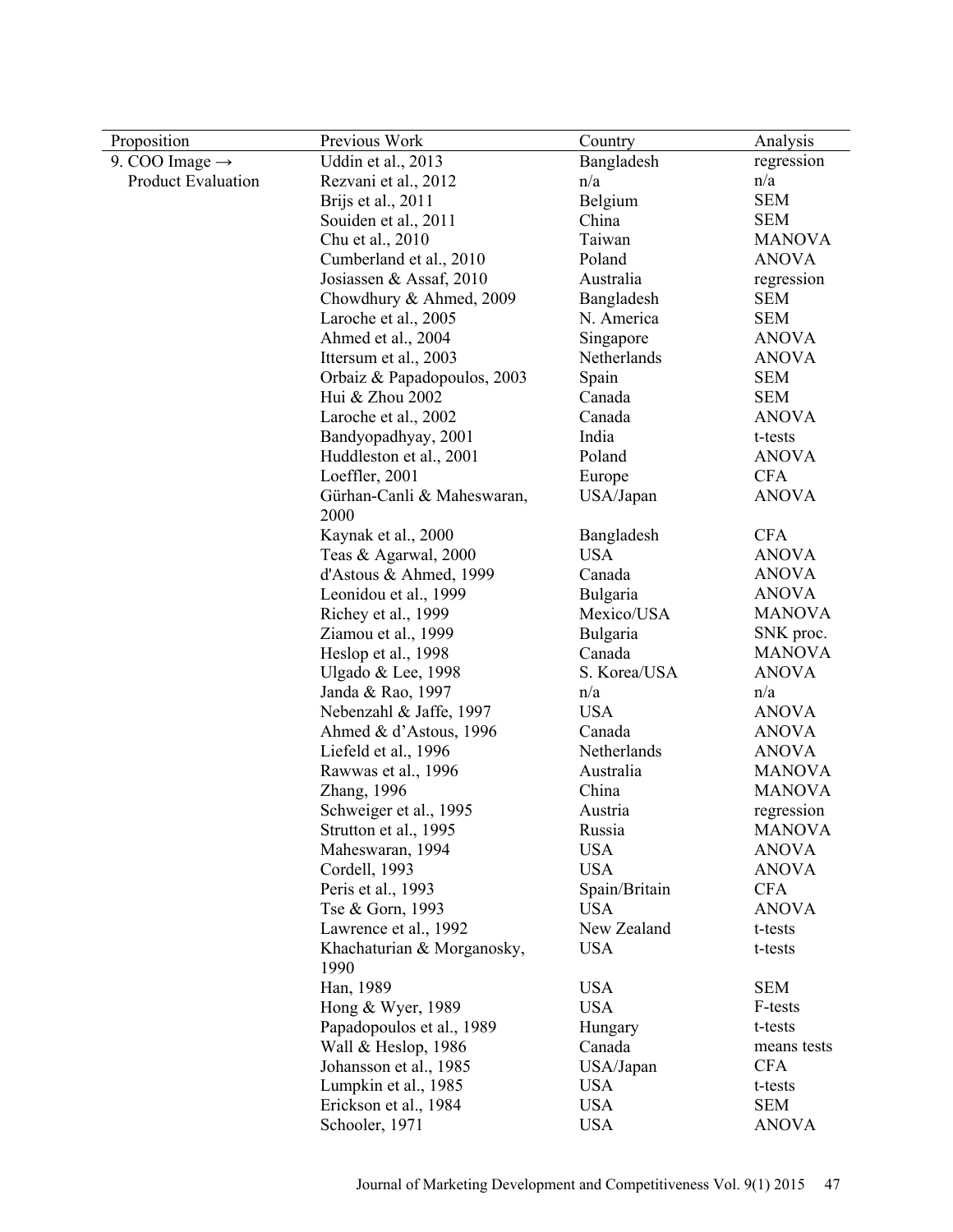| Proposition<br>Previous Work<br>Country                                       | Analysis      |
|-------------------------------------------------------------------------------|---------------|
| Brijs et al., 2011<br>10. COO Image $\rightarrow$<br>Belgium<br><b>SEM</b>    |               |
| Cumberland et al., 2010<br>Poland<br><b>ANOVA</b><br>Attitude foreign product |               |
| Chao, 2001<br><b>USA</b><br><b>ANOVA</b>                                      |               |
| Watson & Wright, 2000<br>New Zealand<br>t-tests                               |               |
| Agbonifoh & Elimimian, 1999<br>Nigeria<br><b>ANOVA</b>                        |               |
| Leonidou et al., 1999<br>Bulgaria<br><b>ANOVA</b>                             |               |
| Zhang, 1996<br>China                                                          | <b>MANOVA</b> |
| <b>USA</b><br>Chao & Rajendran, 1993<br><b>ANOVA</b>                          |               |
| Han, 1990<br><b>USA</b><br><b>SEM</b>                                         |               |
| <b>USA</b><br><b>SEM</b><br>Han, 1989                                         |               |
| Brown et al., 1987<br><b>USA</b><br><b>ANOVA</b>                              |               |
| Nagashima, 1977<br>Japan                                                      | means tests   |
| n/a<br>Rezvani et al., 2012<br>11. COO Image $\rightarrow$<br>n/a             |               |
| Purchase Intention<br>China<br>Wang et al., 2012<br><b>SEM</b>                |               |
| Brijs et al., 2011<br>Belgium<br><b>SEM</b>                                   |               |
| Balabanis & Diamontopoulos,<br>UK<br>regression                               |               |
| 2011                                                                          |               |
| Chinen & Sun, 2011<br>Canada<br>regression                                    |               |
| Australia<br>Joeiassen et al., 2011<br>regression                             |               |
| China<br><b>SEM</b><br>Souiden et al., 2011                                   |               |
| Josiassen & Assaf, 2010<br>Australia<br>regression                            |               |
| Mostafa, 2010<br><b>SEM</b><br>Egypt                                          |               |
| Prendergast & Tsang, 2010<br>Hong Kong<br><b>ANOVA</b>                        |               |
| New Zealand<br>Watson & Wright, 2000<br>t-tests                               |               |
| Ziamou et al., 1999<br>Bulgaria<br>SNK proc.                                  |               |
| Poland/Russia<br><b>ANOVA</b><br>Good & Huddleston, 1995                      |               |
| <b>USA</b><br><b>SEM</b><br>Han, 1990                                         |               |
| Wang & Lamb, 1980<br><b>USA</b><br><b>ANOVA</b>                               |               |
| <b>USA</b><br><b>ANOVA</b><br>12. COO Image $\rightarrow$<br>Chao, 2001       |               |
| <b>Product Purchase</b><br>China<br>Zhang, 1996                               | <b>MANOVA</b> |
| Samiee, 1994<br>n/a<br>n/a                                                    |               |
| Spillan & Harcar, 2012<br>Chile<br>13. CET $\rightarrow$<br>regression        |               |
| <b>SEM</b><br><b>Product Evaluation</b><br>Sharma, 2011<br>China/India/UK/USA |               |
| <b>SEM</b><br>Maher et al., 2010<br><b>USA</b>                                |               |
| <b>USA</b><br><b>ANOVA</b><br>Zolfagharian & Sun, 2010                        |               |
| Klein et al., 2006<br>China/Russia<br><b>SEM</b>                              |               |
| Balabanis & Diamantopoulos,<br><b>UK</b><br>unfolding                         |               |
| 2004<br>analysis                                                              |               |
| Orth & Firbasová, 2003<br>Czech Republic<br>regression                        |               |
| Klein, 2002<br><b>USA</b><br><b>SEM</b>                                       |               |
| USA/S. Korea<br><b>SEM</b><br>Suh & Kwon, 2002                                |               |
| Okechuku & Onyemah, 1999<br>Nigeria<br>regression                             |               |
| China<br>Klein et al., 1998<br><b>SEM</b>                                     |               |
| <b>USA</b><br>Zhang, 1997<br><b>ANOVA</b>                                     |               |
| Lim et al., 1994<br><b>USA</b>                                                | <b>MANOVA</b> |
| 14. CET $\rightarrow$<br>Cumberland et al., 2010<br>Poland<br><b>ANOVA</b>    |               |
| Puzakova et al., 2010<br>Russia<br>Attitude foreign product<br>regression     |               |
| Klein et al., 2006<br>China/Russia<br><b>SEM</b>                              |               |
| India/S. Korea/USA<br><b>SEM</b><br>Kwak, Jaju, & Larsen, 2006                |               |